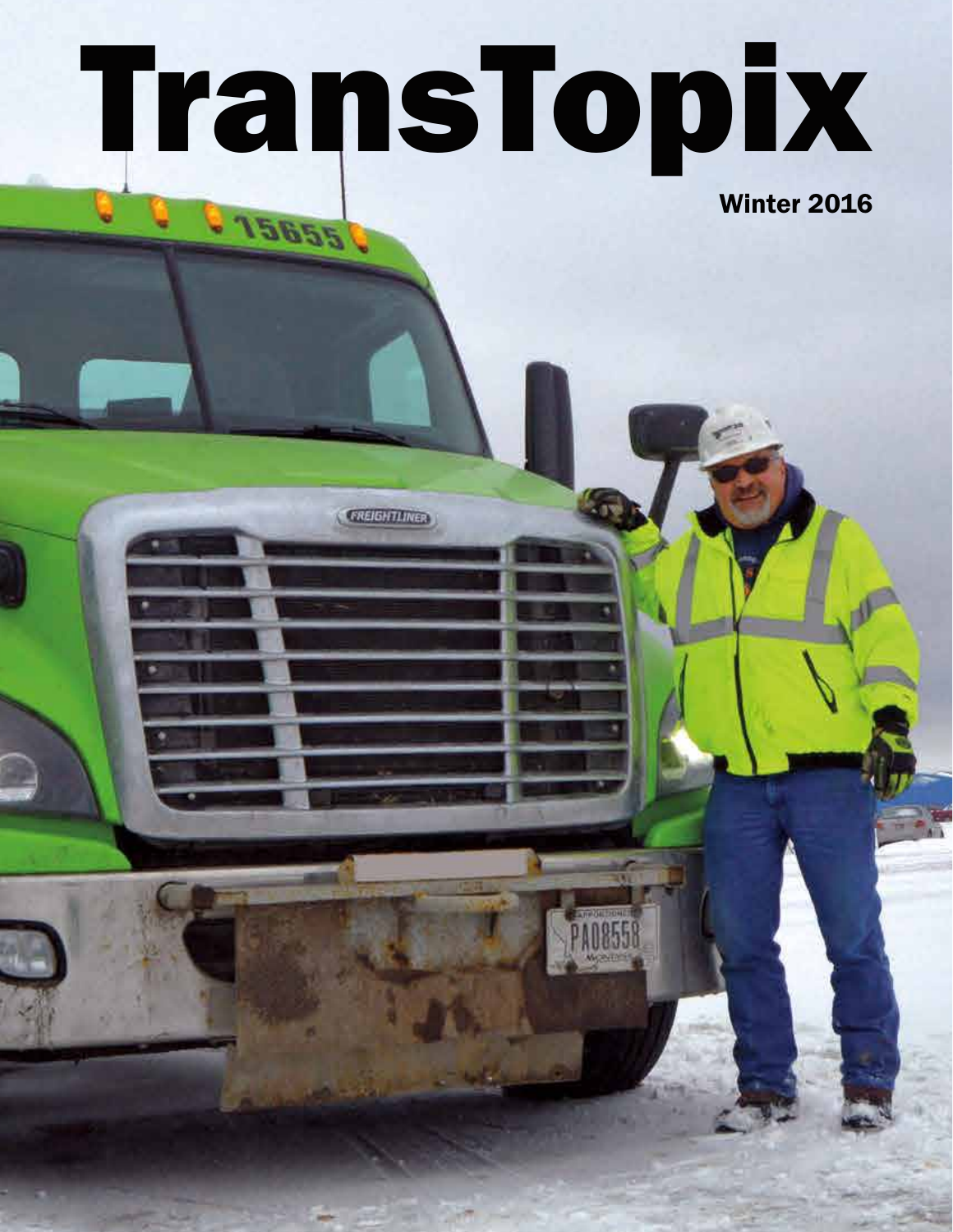### **Your commitment is appreciated** President's Corner

he theme of this edition of *TransTopix* is appreciation. I want to express my appreciation for the commitment of the people of Transystems to the cultural beliefs that support the company's guiding values. T

Many of us are leaders in safety. Leaders take the time and, sometimes, the risk of drawing our fellow employ-



ees' attention to unsafe conditions and acts. I appreciate that caring commitment to keeping all of us

safer.

In that vein, I appreciate people who speak up. Sometimes speaking up includes constructive criticism. Sometimes speaking up means sharing an idea for an improvement. I am grateful for both.

### Cultural Beliefs

**Leader of Safety**: I take action and respectfully address unsafe acts and conditions.

**My Voice Will be Heard**: I seek information, listen to others and share my ideas. **Own It**: I choose to stay above the line and always ask, "What else can I do?" **Innovate**: I explore and share my ideas. **Unleash Potential**: I am eager to learn. I am eager to teach. I  $\blacksquare$  to keeping am eager to grow.<br>Scott all of us

> Many people at Transystems ask: "What else can I do?" More often people do not pose the question but simply jump in to go beyond the call and help others. That team spirit makes our work safer, easier and more pleasant.

Over my many years with Transystems, I have appreciated the embrace of innovation.

People at Transystems are not afraid of new technology and new procedures.

Perhaps my deepest appreciation is for the eagerness of Transystems people to learn, to teach others and to grow.

In many instances the best way to contribute is keeping a "What else can I do?" attitude. I believe this attitude is especially important at this time of year when mud, snow, ice and cold put us to the test. I cannot change the conditions but I can prepare to be safe, check my attitude and plan on helping my fellow teamates to be successful.

I thank all of you for your contributions to making Transystems a good place to work.

> *Scott Lind, President and COO*

### Inside this issue of TransTopix

| Transystems All Star employees  3-15 |  |
|--------------------------------------|--|
| Equipment and safety reports  16     |  |
|                                      |  |
|                                      |  |
|                                      |  |

**ON THE COVER**: American Falls All Star Ken Burgemeister does not let a little snow stop him from delivering the beets. Jason Strunk photo.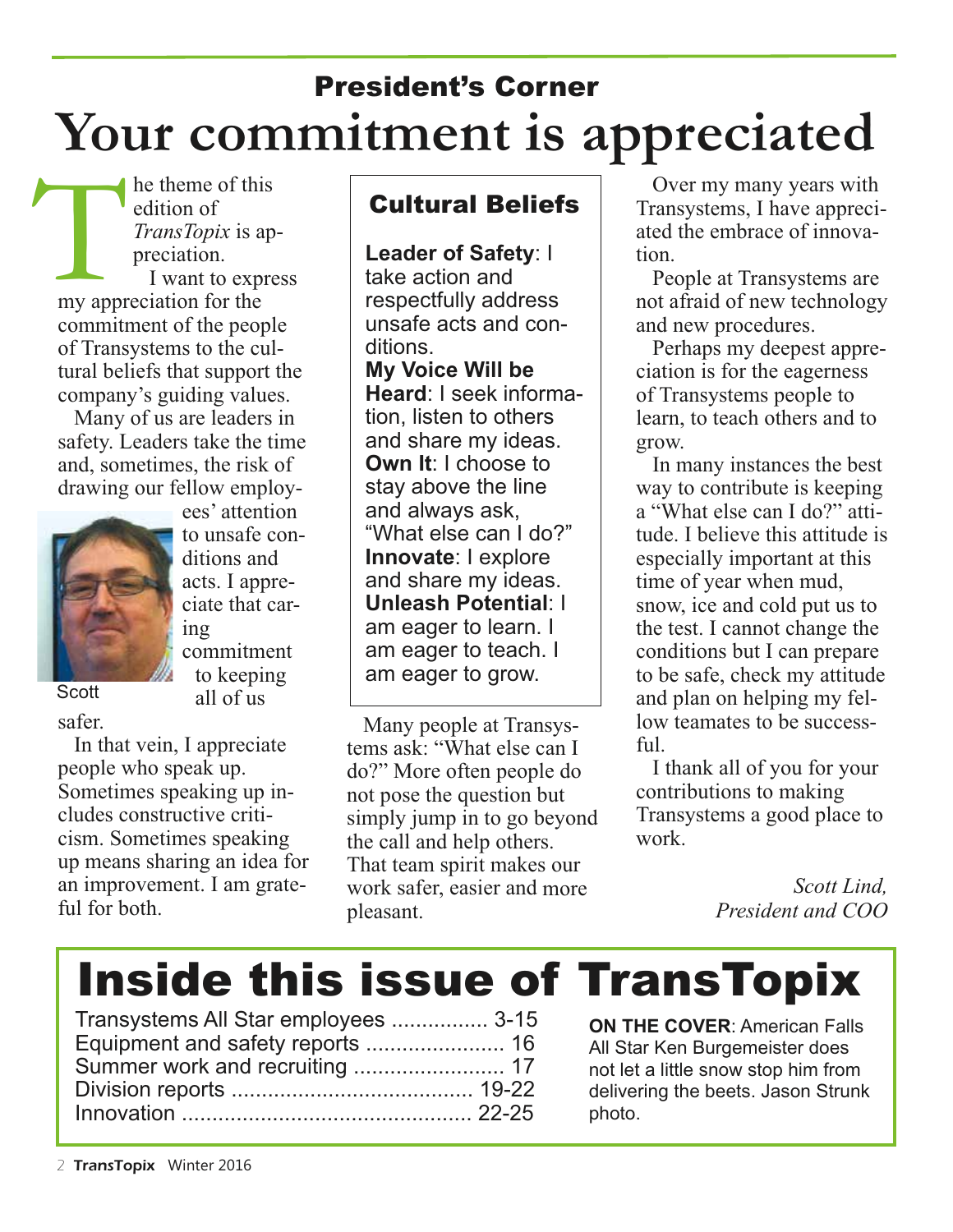# **Transystems All Stars shine**

ransystems customers count on the company to move sugar beets and other cargo year-round. In turn, the company depends on its team of talented employees. T

Working around the clock, more than 900 drivers, backed by dozens of skilled operators, technicians, administrative personnel, and other workers, travel more than 33 million miles each year hauling more than 22 million tons of sugar beets and other materials.

That team's dedication to safety and getting the job done does not go unnoticed. In this fourth annual salute to outstanding employees, two All Stars were selected by Project Managers from each site. One All Star was chosen at the Service Center.

With appreciation, here are Transystems 2016 All Stars.

### American Falls

Driver and trainer **Ed Reynolds** is an American Falls All Star.

He has been with Transystems for six beet campaigns and five construction seasons.

"Ed helps train other employees, sets good examples, sticks to safety and is always





looking out for others," Acting Project Manager Jason Strunk said.

He is on the safety committee and consistently surpasses the company's standards for safety.

In his free time, he is a talented carpenter and enjoys making small furniture.

"He loves his dogs and enjoys working at Transystems," Jason said. "He plans on continuing with us for the long haul."

Veteran driver and trainer **Ken Burgemeister** is American Falls' other All Star.

**Above: American Falls All Star Ed** 

**Reynolds is in his sixth sugar beet campaign. Left: Ken Burgemeister sets a great example for his coworkers.**

With six beet seasons under his belt, Ken is adept at training other drivers. He also runs the pull tractor when needed.

"Ken sets a great example and always shows up with a good attitude," Jason said.

See ALL STARS, next page

Winter 2016 TransTopix 3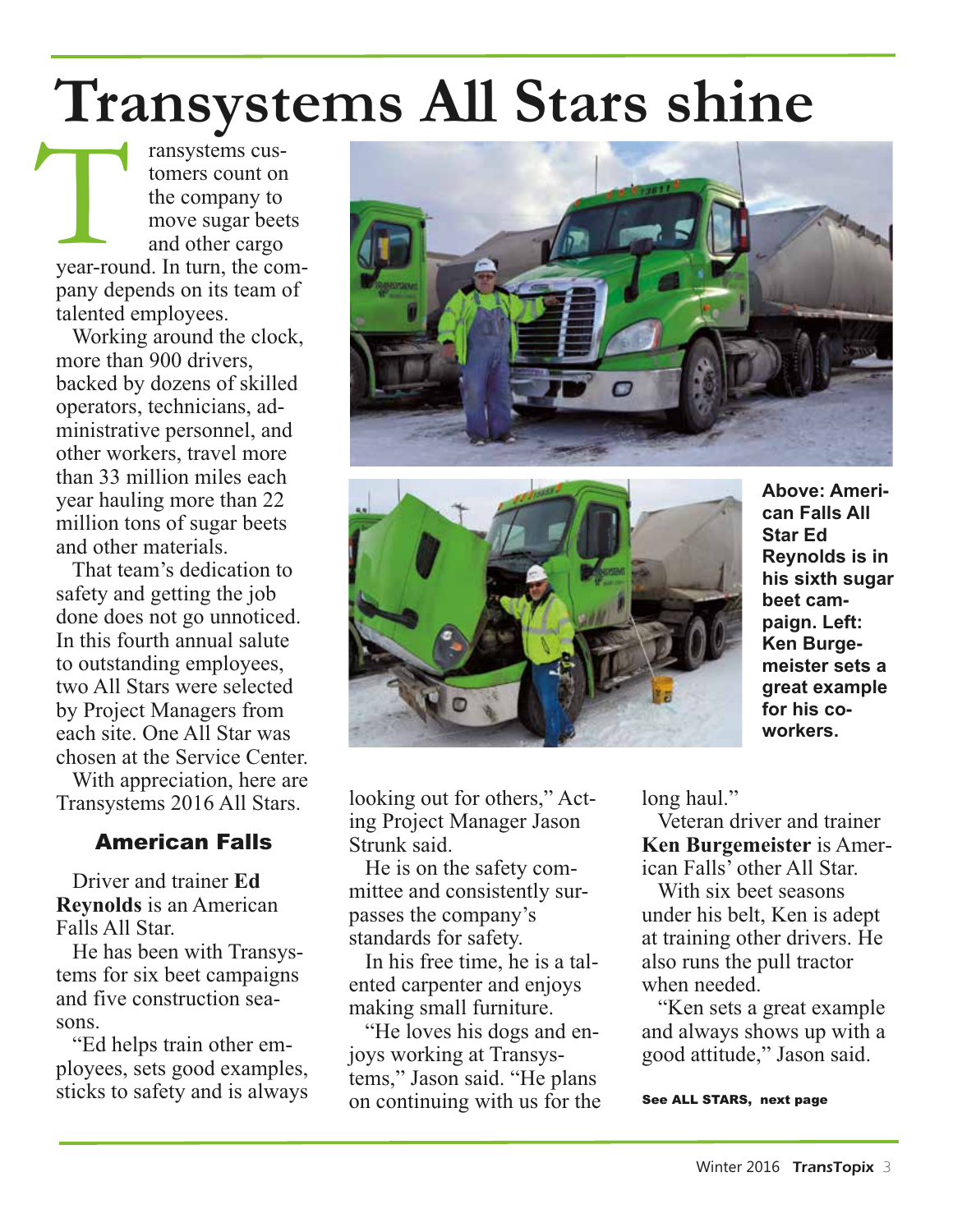# **All Stars are loyal and ready to work**

Continued from Page 3

"He looks out for other employees."

American Falls clerk Cindy Kuttler admires Ken's beautiful handwriting. It makes her job so easy, she said.

During the summer, Ken farms. He and his wife have been married for 46 years and have two sons.

Ken received great news at Christmas. His first grandchild is on the way.

### Boise

**Eric Prynn** has been a linehaul driver for the Boise project since 2012. He has not had a loss during his time with Transystems and is always willing to pitch in however and whenever he is needed, Boise Project Manager Kirk Ellingford said.

"Eric also has driven for the summer jobs and worked for us on the pilot potato project and the Pacific Recycle pilot protect," Kirk said. "He also stepped in to help us move units to Renville."

Loyalty is Eric's strong suit.

"We have been slow a few times and Eric has worked other jobs, but he always comes back when I call him," Kirk said. "Like the rest of our crew, Eric is very





loyal to the company. He works well with the other drivers and is ready on the spur of the moment to go to work."

Eric and his wife are proud grandparents and enjoy spending time with their granddaughter and family. Eric has owned several Jeeps and likes to work on them and do a little four-wheeling

**Above: Boise driver Eric Prynn is ready to work on a moment's notice. Left: All Star Gene Brown is a versatile driver, ready to step in when needed.**

in his free time. He works in his shop whenever time allows.

Boise All Star **Gene Brown** is always ready to go on short notice.

"On this project, that is a good thing since one day we are ahead with no loads to haul and the next day we are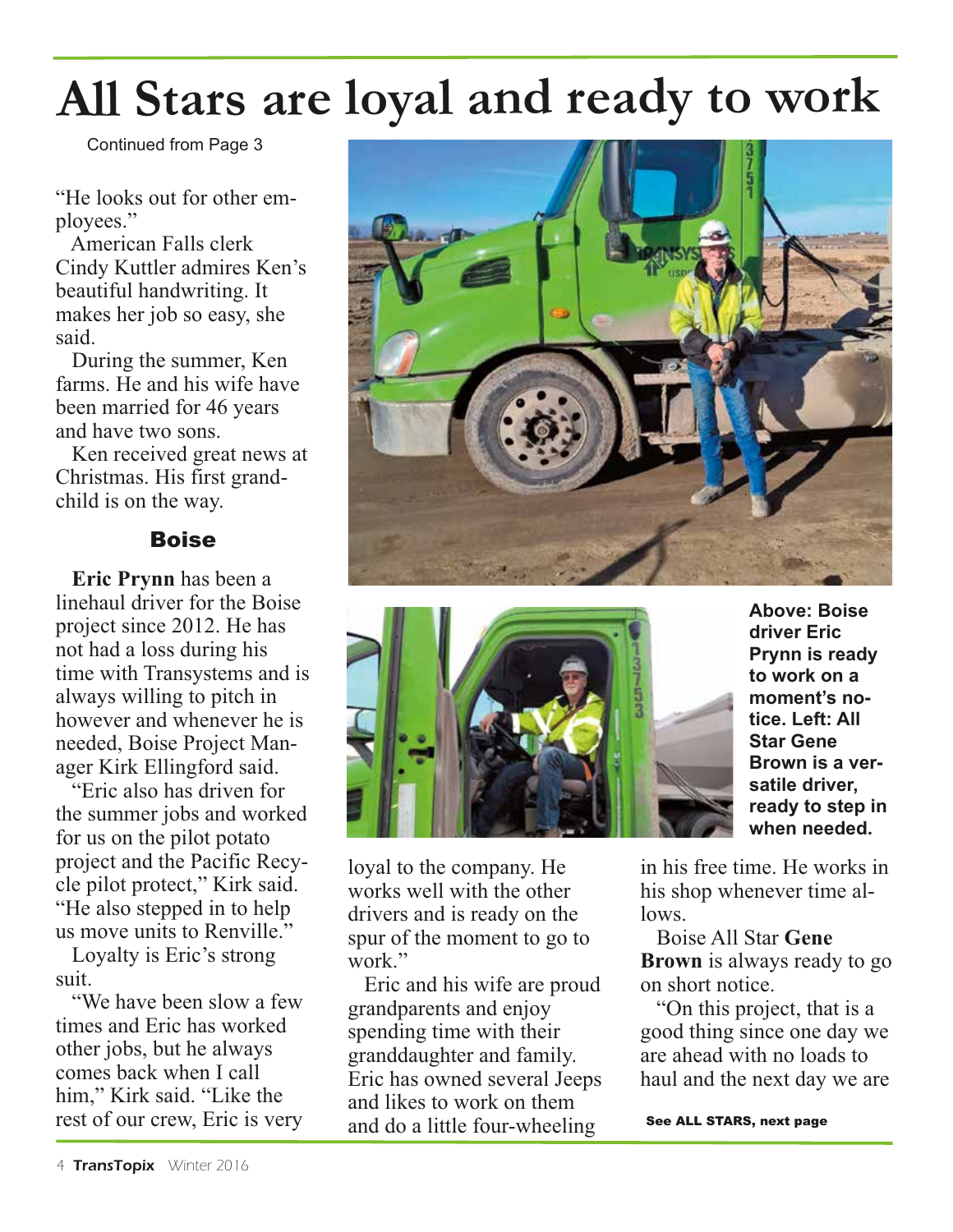# **All Stars have <sup>a</sup> great work ethic**

#### Continued from Page 4

five drivers short," Kirk said. "Gene has been a very versatile driver, willing to help out on whatever project is needed."

With Transystems since 2011, Gene is an excellent employee to work with and has a great work ethic.

"He has always been ready to drive, no matter what the day or time. He has been involved on two of our pilot projects, the potato project and moving man camps to North Dakota," Kirk said. He drives for our summer projects, too.

Gene is very involved in the safety committee and overall safety for the Boise Project. He enjoys spending time with his grandchildren and family and likes to ride motor bikes.

When he is not driving, Gene is a contractor and has built many homes along with remodel projects. Gene has done several remodeling projects for the Boise and Nampa projects.

### Crookston

Crookston All Star **Warren Tvedt** is a driver during most of the campaign but steps in as a loader operator during tear down.

"Warren is an All Star be-

cause he is a true team player," Project Manager Robin Novak said. "He was scheduled as a day-shift driver, but when the night yard driver was unable to report at the start of the campaign, Warren volunteered to fill in. He committed to work the rest of the year on nights."

As a yard driver, Warren is responsible for controlling yard traffic. He watches out for the other drivers and hops in the skid steer to clean up spilled beets off the unloader. He also will make sure we get some spot weights if the supervisors are busy.

"When we have mechanical issues with trucks at night, Warren often can be found in the shop fixing minor things in between his loads so we can keep all the trucks rolling," Robin said. "He runs the yard like he would if he owned the trucks"

During the summer, Warren likes to spend time with his family at their camper near Naytawaush, MN, on Twin Lakes.

Warren's son Gary helps out as an operator during teardown operations.

"We are very appreciative of Warren's efforts," Robin added.



Todd

**Todd Ison** is an All Star because of his work ethic and the selflessness he has shown this year. Todd started with Transystems in 2013. After beets last year, Todd came on summer construction on the Dickinson stockpile job.

While on that project, he mentioned that he had a brother with a CDL who needed a good job. Todd volunteered to show his brother the ropes and help him develop. What a great way to help the Crookston Project to meet our Key Result: to be fully staffed.

Todd has helped as a trainer and worked extra shifts almost every week as needed when other drivers were away. He consistently gets his all loads and has been doing so while main-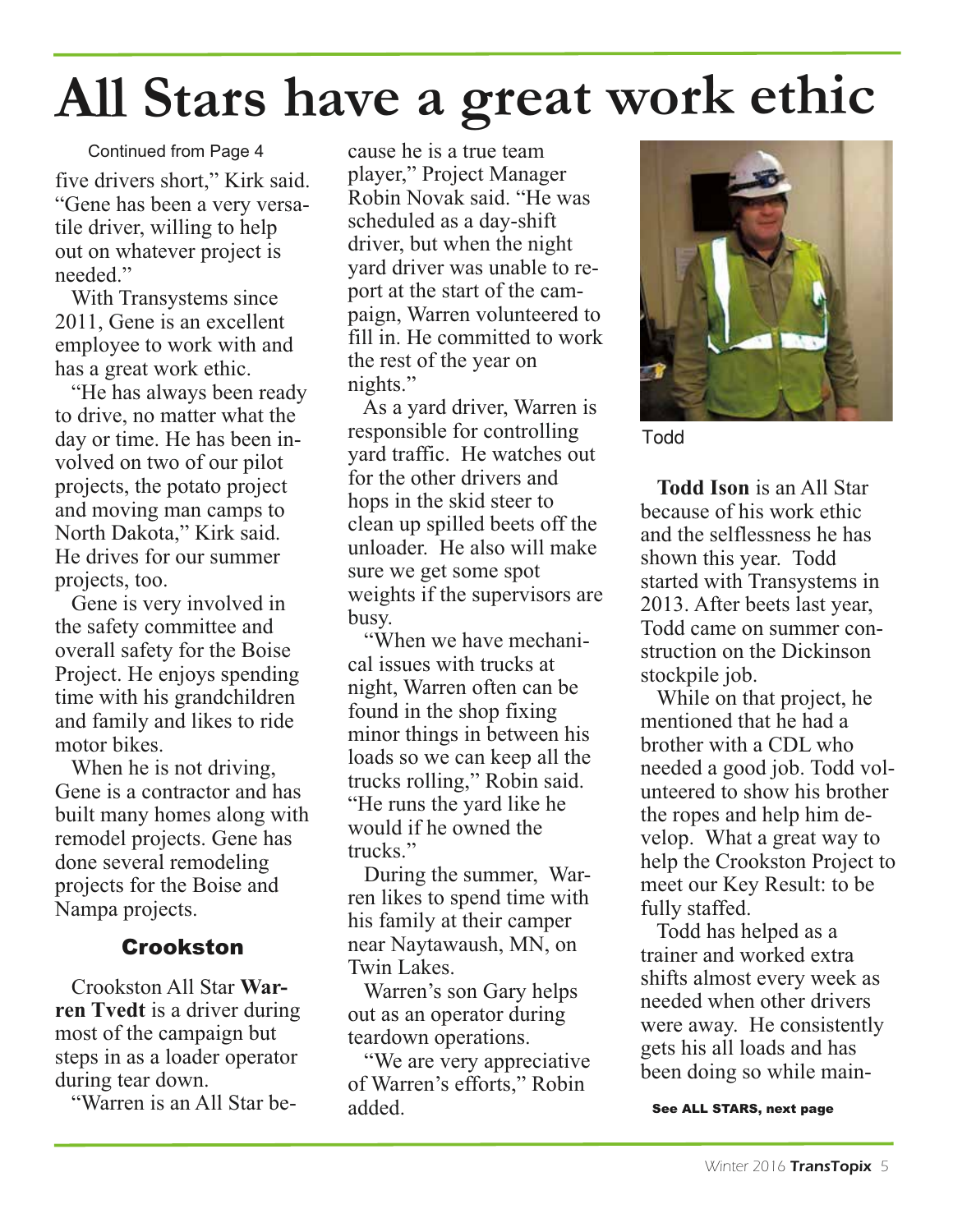# **All Stars are always willing to learn**

Continued from Page 5

taining all our safety standards.

With Todd's help, his brother, Tim Kachmarzinski, has become <sup>a</sup> valued addition to our team. Todd and Tim even volunteered to help out the Renville project for about 10 days when Renville was short on drivers.

Todd lives in Crookston during the beet campaign, but his "home" is on the Minnesota Iron Range near to town of Babbitt, MN. Last summer, Todd purchased <sup>a</sup> Moto Guzzi motorcycle. His first trip with his new bike was <sup>a</sup> big one. He rode from home all the way to Key West, FL, and back.

Thank you, Todd, for an All Star performance.

### Drayton

With less than two years on the job, linehaul driver and substitute supervisor **Matthew McCracken** is already All Star material at Drayton.

"Matt started in October 2014 as <sup>a</sup> level 1 driver and has now completed his level 2 development," Project Manager Billy Holum said. "He helps out as <sup>a</sup> substitute supervisor from time to



**Drayton's All Star employees are Matthew Mc-Cracken, above, and Raymond Kasprowicz, right.**

time." Matt is <sup>a</sup> member of the safety committee and is one of the project's trainers.

"Matt looks out for all his fellow employees on and off the road," Billy said. "His grea<sup>t</sup> attitude and willingness to do what it takes makes him an All Star."

Before coming to Transystems, Matt worked for <sup>a</sup> few food distributors. He caught on quickly to truck driving.

"He is <sup>a</sup> very safety concious driver and is willing to learn," Billy added. "We appreciate his help on construction this pas<sup>t</sup> summer."

**Raymond Kasprowicz**, <sup>a</sup> yard loader operator at Dray-



ton, is another All Star.

Since signing on with the company in 2008, Ray has done many jobs other than just operating the loader.

"Ray has helped out with scheduling trucks and has done some technician work," Billy said. "Ray is on the safety committee."

In his time off, Ray raises cattle and grain on his farm near Stephen, MN.

"Ray's dedication and compassion for his night drivers make him <sup>a</sup> Drayton All Star," Billy concluded.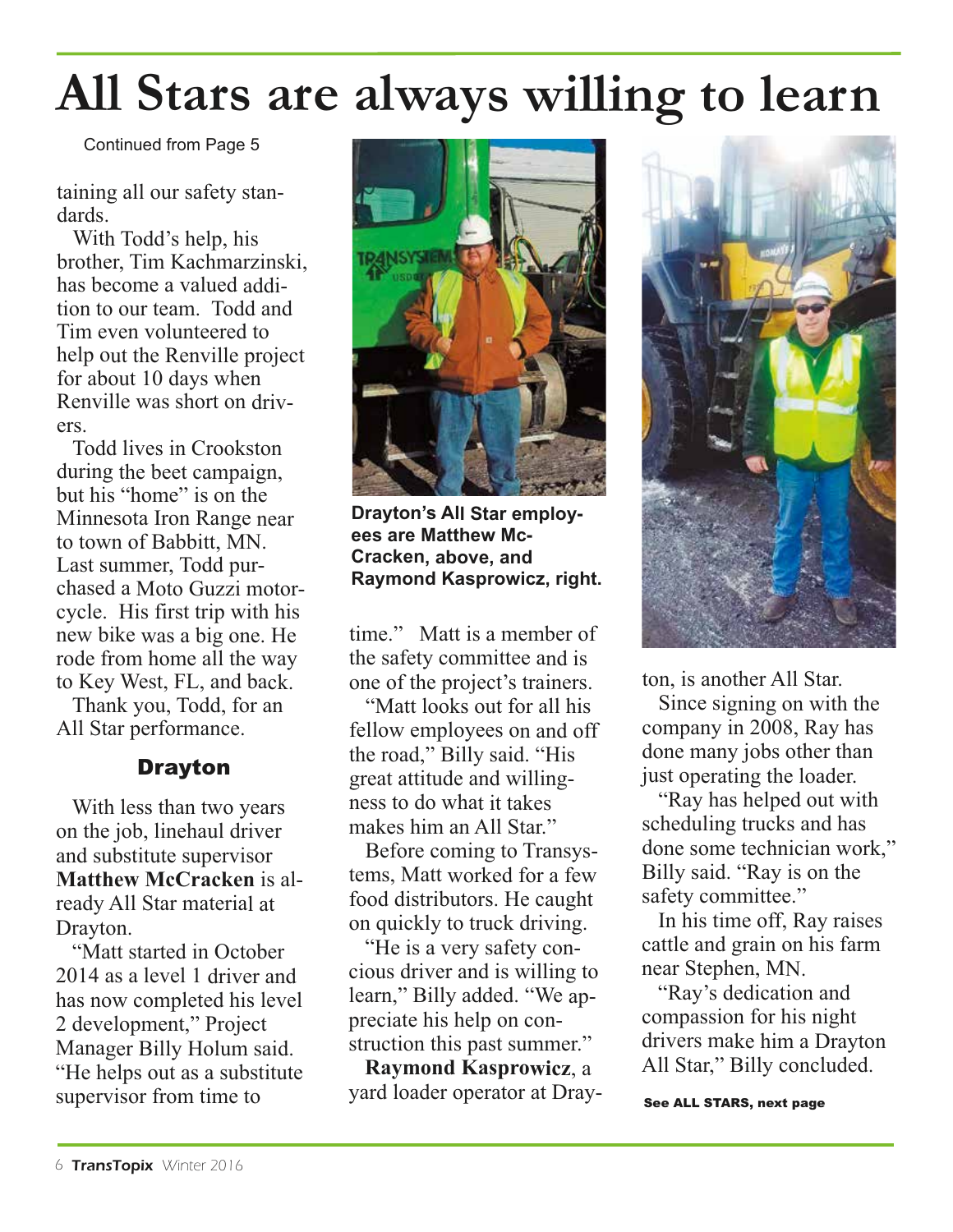# **All Stars will tackle all challenges**

### East Grand Forks

**Jessica Baumgartne**<sup>r</sup> is an East Grand Forks All Star.



An administrative clerk, Jessica started with Transystems in June of 2015.

no chal-

"There is Jessica Charlie

lenge too big for her to tackle," Project Manager Rick Larson said. "She is outgoing and greets everyone with <sup>a</sup> smile."

Her co-workers enjoy having her as par<sup>t</sup> of the EGF team. She learns new tasks quickly and excels at any work that comes her way.

When asked what she likes about Transystems, she replied: "The safety culture, family atmosphere and friendly reception from coworkers"

Jess is par<sup>t</sup> of the EGF safety committee. She said she enjoys participating and having the ability to voice opinion on safety.

Jess loves camping with her children in the summer. She also enjoys crafting and music.

"Thank you, Jess, for your hard work," Rick said. "We

are happy to have you here with our Transystems family."

One word describes **Charlie Passa**: Dependable.



An East Grand Forks team member since 1998, Charlie is <sup>a</sup> real asset to the company. He

drives truck, is <sup>a</sup> substitute manager and even runs <sup>a</sup> loader in <sup>a</sup> pinch.

"When asked to help out, Charlie does it with <sup>a</sup> smile on his face," Rick said.

When asked what brings him back to Transystems year after year he summed it up with two words: "The people."

He enjoys doing check rides with new and seasoned drivers. Charlie is <sup>a</sup> big help in EGF.

When he's not working, he is quite <sup>a</sup> culinary whiz kid.

"He is well known for his pickles and banana cake," Rick said. "He finds time in his busy schedule to can <sup>a</sup> lot of pickles and make banana cake for the crew."

During the summer, Charlie manages transport of carnival rides throughout North Dakota and <sup>a</sup> few southern

states. He enjoys making sure the rides ge<sup>t</sup> to their destination so children can have fun.

Charlie has decided to retire at the end of this campaign. He and his wife will be moving back to Arizona, where they once lived.

"Thank you, Charlie, for your 18 campaigns here in East Grand Forks," Rick said. "You will be missed, especially the banana cake and pickles."

#### Hillsboro

This is Hillsboro All Star **Dale Anderson**'s first season with

Transystems.

"Shortly after he started we asked him if he would be <sup>a</sup> trainer because of



Dale

his attention to detail," Project Manager Tim Plumley said. "He sets <sup>a</sup> grea<sup>t</sup> example for other employees with his upbeat attitude and his willingness to go the extra mile to make sure his trainees ge<sup>t</sup> the correct training."

A race car enthusiast, you will find Dale at the local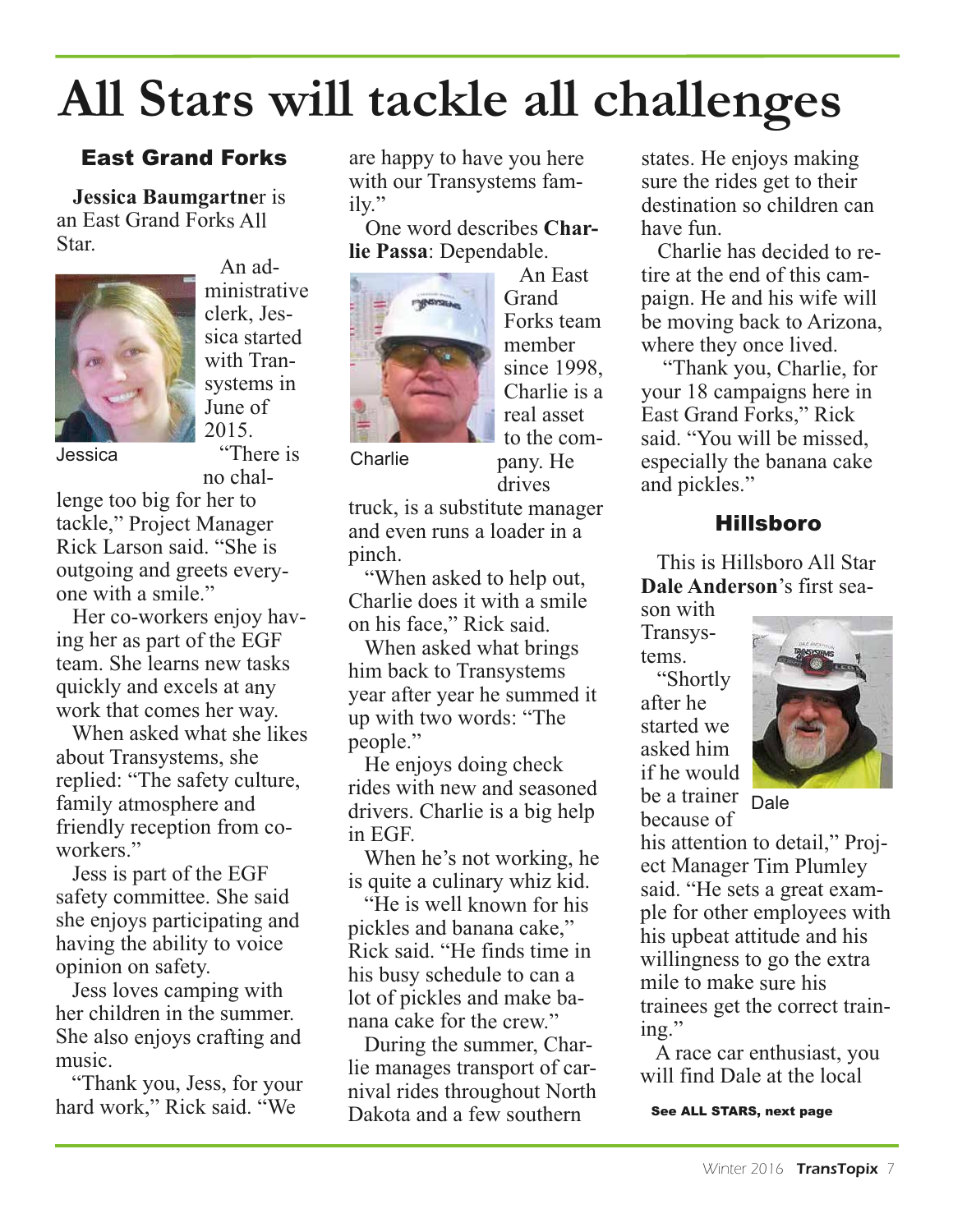# **All Stars are cheerful workers**

Continued from Page 7 drag strip during the summer. He has always had a love for building cars and going fast in a controlled area, Tim said.

Hillsboro's other All Star



Aaron

is **Aaron McCann**. He came onboard on a driver referral from one of our employees four years ago, Tim

said.

"He started driving for us and quickly earned a reputation as an excellent worker. He will work as many extra days as we can give him, doing it with the 'Aaron smile," Tim said. "Aaron always has a way of making the best of things. Even if it's 20 degrees below zero and we are having problems with trucks, Aaron is always right there with a smile on his face."

During the last couple of years, he has been running a loader in the Hillsboro yard. He helps out as substitute supervisor.

He signs up for the company's summer construction projects in North Dakota.



**Jordan Kisler is a valuable part of the manufacturing team.**

### Manufacturing

Manufacturing Design Coordinator **Jordan Kisler**  is one of the project's 2016 All Star.

Jordan started as an intern in 2011, converting drawings from an old program to a new one.

"That meant redrawing all the parts and pieces," Derek said. "That job didn't last long because we were assigned a new group of trailers to build. Without much experience, Jordan tackled the extendable trailers for the Boise Project and moved from converting already designed drawings to building his own creations from scratch"

Jordan's most recent trailer drawing is the new potato trailer. He also is wrapping up the first version of the four-axle Idaho pup.

"Jordan is the quiet guy

who nobody sees or hears much from, but he is busy in his office drawing parts for trailer rebuilds," Derek said.

He also deals with some of the vendors that process parts for the project.

"He has become a great asset to the manufacturing project," Derek said. "Jordan comes to work every day with a positive attitude and never complains, just stays on task and works extra hours when necessary. I have to nudge him out the door to take vacation days and have some fun," Derek added.

**Joe Clark** wears many hats as a technician in the manufacturing project. He is a capable plumber and shop tool repairman and turns his



hand to welding when necessary. Joe started with Transystems as a laborer in 2012. His

Joe

first tasks included helping deck trailers and tackle plumbing issues, Project Manager Derek Torix said.

When things slowed down in the shop, Joe did not. He went out and ran a loader for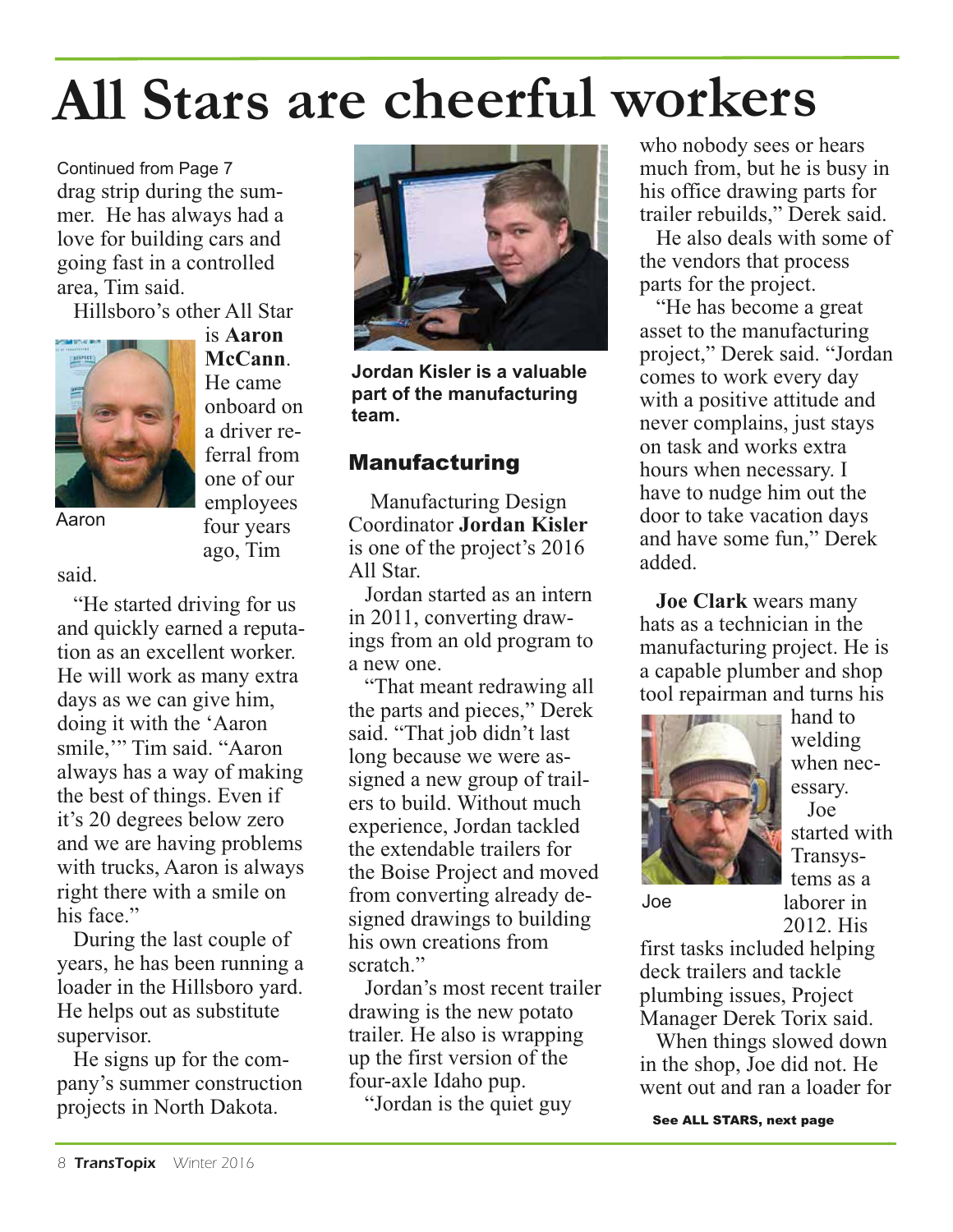# **All Stars are leaders in safety**

Continued from Page 8

the Twin Falls project and then returned to the shop when the campaign ended.

"Joe has been a huge help and learned a lot over the years," Derek said. "He has picked up on most of the different jobs in the shop. He will do any job out there and do it the best he can. He keeps welders running as well as extension cords fixed. He maintains all the tools and will work with anyone. He tries both to teach and learn on each job he does."

His willingness to travel was noted. "He will go wherever whenever he is needed," Derek said.

Joe's wife Jayme works as a welder in manufacturing.

"I was able to send them on a paid vacation to Worland to weld cutting edges on loaders," Derek joked. "At least we called it a vacation."

#### Moorhead

All Star **David Christopherson** started with Transystems as technician in 2013. Last summer, he took on the role of lead technician in Moorhead and has done an outstanding job.

"With Dave's leadership, he and his team work hard to



**David Christopherson, left, and Johnny Ray Atkins are All Stars at the Moorhead project.**

keep the trucks running and get services done on time," Project Manager Jason Holm said. "Dave understands how important preventive maintenance is and puts in time and effort to make sure our fleet is up to company standards.

In addition to working in the shop, Dave has been an active member of the safety committee for two years.

"He brings a lot of good ideas to the table and applies them to his daily tasks," Jason said. "One of the ideas Dave implemented was having the techs call out on the radio before backing out of the shop to help reduce losses."

During the summer, Dave likes to fish and camp with his wife and spend time with his father at deer camp.

**Johnny Ray Atkins** has held a number of positions at the Moorhead Project since starting in September of 2000. His jobs have included

substitute supervisors, driver, trainer and equipment operator.

"He is always willing to help in any way possible," Jason said.

Training is vital to new drivers. Johnny Ray is the go-to guy for that. He has trained many new employees at in Moorhead.

"The information gathered, knowledge learned, and safety of the new employees are all parts of a trainer's goal at Transystems," Jason said. "Johnny Ray's dedication to the job makes him a true leader in safety. He has an outstanding attitude towards working with his fellow employees and the management team at Transystems."

Johnny Ray welcomed a granddaughter recently.

"You could see his excitement as the baby's due date drew near," Jason said.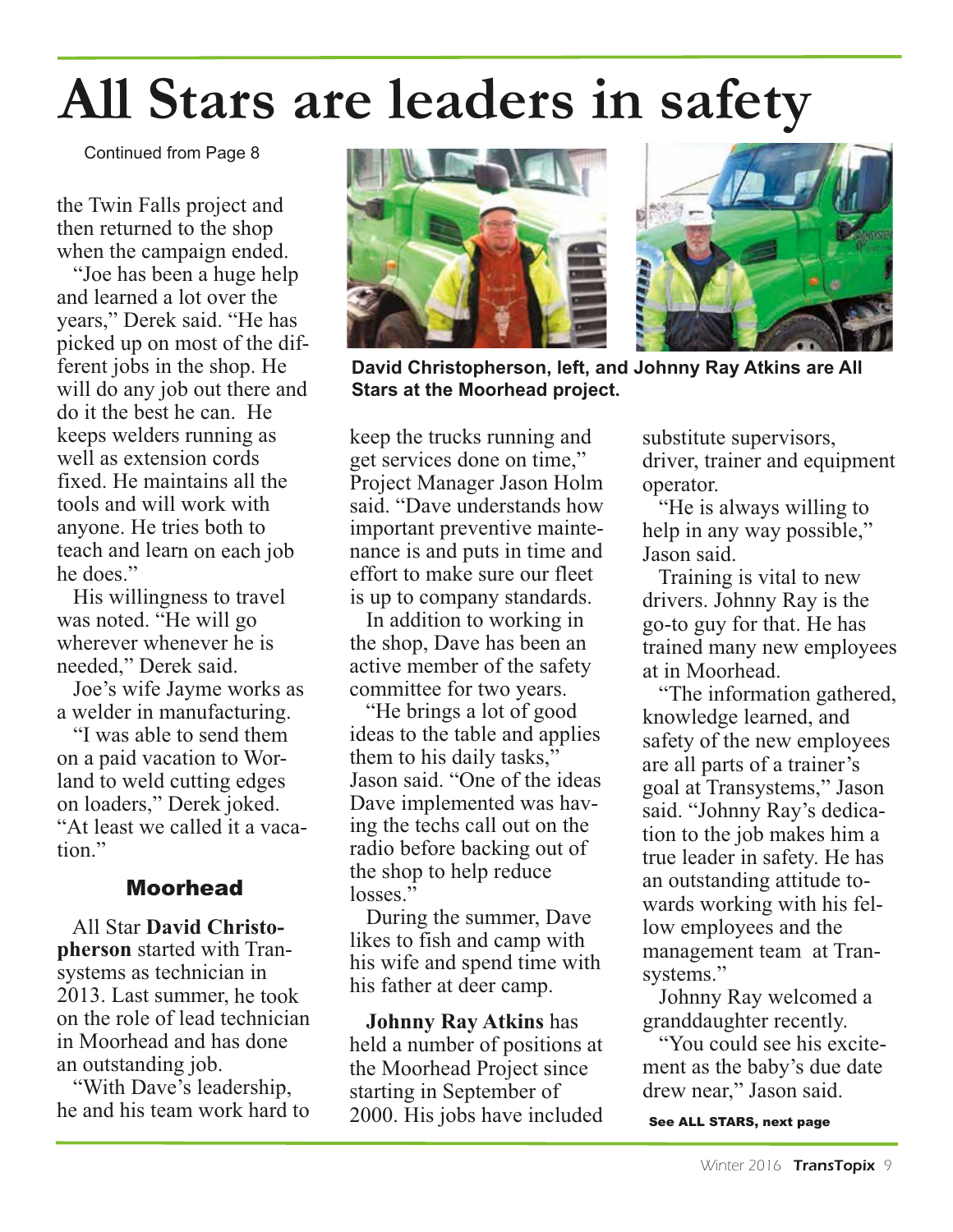## **All Stars embody our cultural beliefs**

#### Nampa

At the Nampa project, **Robert Petty** personifies the cultural belief "Own It."

"There is no job too big or too small for Robert to embrace and follow through to completion," Nampa Project Manager Jim Woodward



said.

Robert has been with Transystems for five years and has worked in all aspects of the Nampa Project in-

Robert

cluding linehaul driver, equipment transport driver, trainer, loader operator, yard coordinator and scheduler.

"Robert excels at scheduling and is the master at filling empty seats with drivers," Jim said. "His firm but courteous manner is appreciated and well respected by those of us who are fortunate to work with him. His willingness to do whatever it takes makes him an integral part of our project."

Robert is an HO model train enthusiast and spends his extra time sharing his love of trains with anyone interested. He enjoys spending time with wife Veronica and his children and grandchildren.



**Al Aragon is a Nampa All Star because of his positive attitude and great work ethic.**

Nampa's other All Star, **Al Aragon**, joined Transystems in September 2013 as a level two driver. He quickly established himself as a person of character and a real asset to the company.

Al has advanced to a level four driver, displaying his many talents as a trainer, scheduler, and fill-in supervisor. During the summer seasons, he has worked for Transystems in North Dakota and on the Mountain Home Project in 2015 where he filled in as a supervisor during vacations.

"Al always displays a positive attitude and is well respected by all of us who have the privilege of working with him," Jim reported. "Thank you, Al, for serving our country in the USMC and being a veteran of Operation Desert Storm. Al's actions embody our cultural belief 'Unleash Potential.'"

Al enjoys hunting, fishing, camping, and spending time with his wife Rachel and daughters, Izabella and Vespera.

#### Paul



**Ron Bracket**t is a Paul Project All Star. "Ron, is a generous person with a big, kind heart. He is always willing to help

Ron

any driver," Project Manager Coral Torix said. "Ron, a youthful 70 years old, al-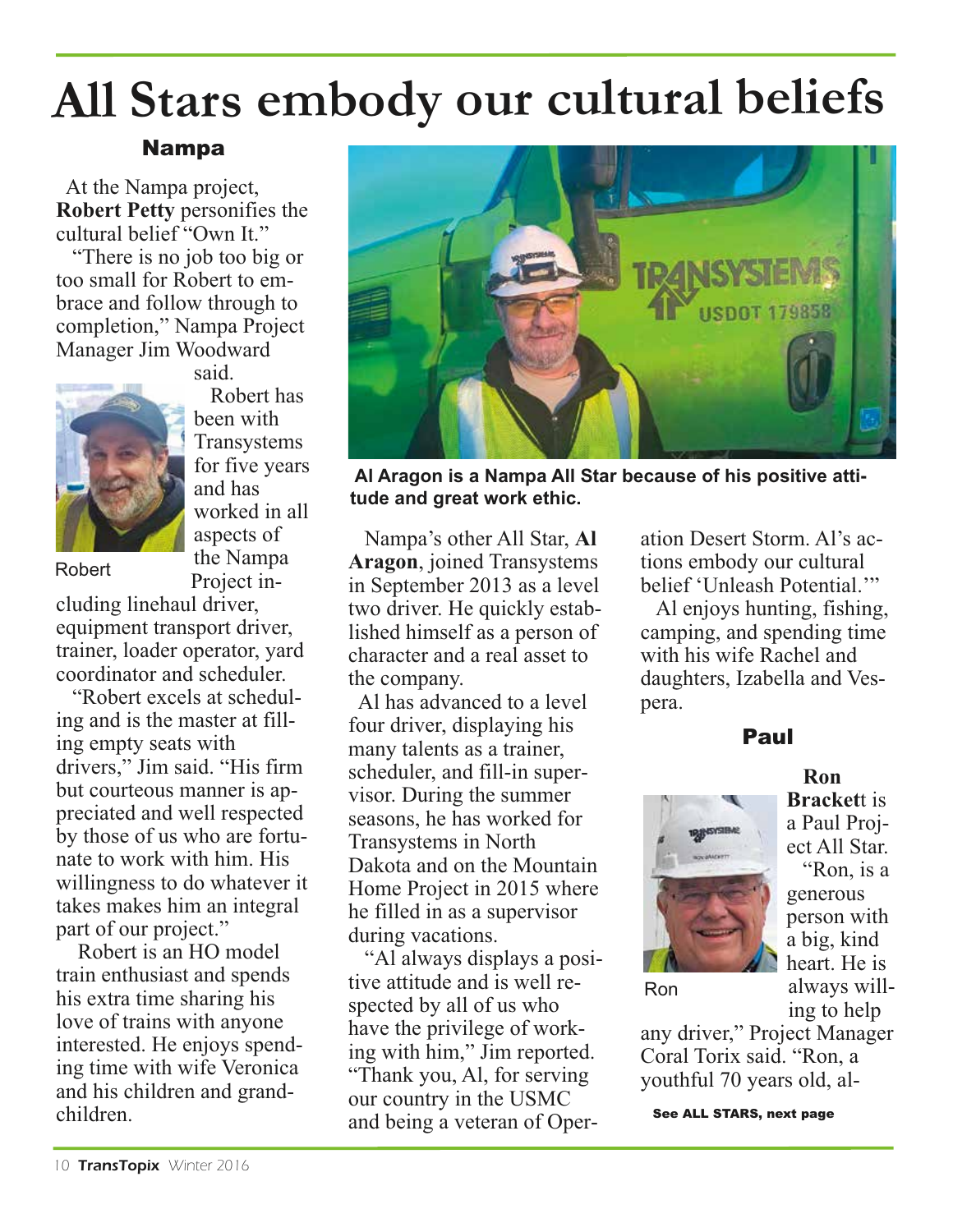# **All Stars take the job seriously**

Continued from Page 10 ways has a smile on his face."

Since joining the Paul project in 2013, he has become a spark on the team. Before becoming a driver, Ron was an orchestra teacher in Twin Falls, handling more than 100 students at a time.

"Maybe that is why he excels at helping our new drivers," Coral added.

"When new drivers don't know where a pile is, Ron steps in. Rather than telling them how to get there, Ron waits for the driver so he can actually show him before the driver gets lost," Coral said. "Ron always accommodates the loader operators and supervisors if they need help, even it is past his shift.

"Ron is well known and respected and we enjoy having him on our team," Coral added.

**Kaysha Messick** joined Transystems as a clerk for



the Paul Project in July 2014. A fast learner, she proved to be very skillful at multitasking and soon became the

Kaysha



**Head technician Randy Wareberg is a leader at the Renville Project.**

clerk trainer for other projects in Idaho. She is very thorough and takes her job seriously.

"Kaysha is extremely valuable to me as a Project Manager," Coral said. "She is a part of the foundation that keeps the Paul Project together and definitely has become a close member of Paul Project family. She comes to work with a smile on her face and ends the day asking, 'Is there anything else I can do for you?'"

Kaysha lives in Rupert, ID. Between them, Kaysha and her husband have six children: Cody, 23, Austin, 18, Braden, 14, Madison 11, Rylee 11, and Jordyn 9.

"When Kaysha isn't at work, her passion is hunting, fishing and gardening with

her husband and kids. Many days throughout beet season she brings in home cooked meals that consist of either something she shot or something she grew and canned from her garden," Coral said. "She is definitely an All Star."

### Renville

**Randy Wareberg** is a Renville team leader. A technician in the shop since 2009, Randy leads by example. He now is lead technician.

"Randy excels in several areas," Division Manager Mike Rood said. "But two of Transystems cultural beliefs come to mind: Own It and Innovation."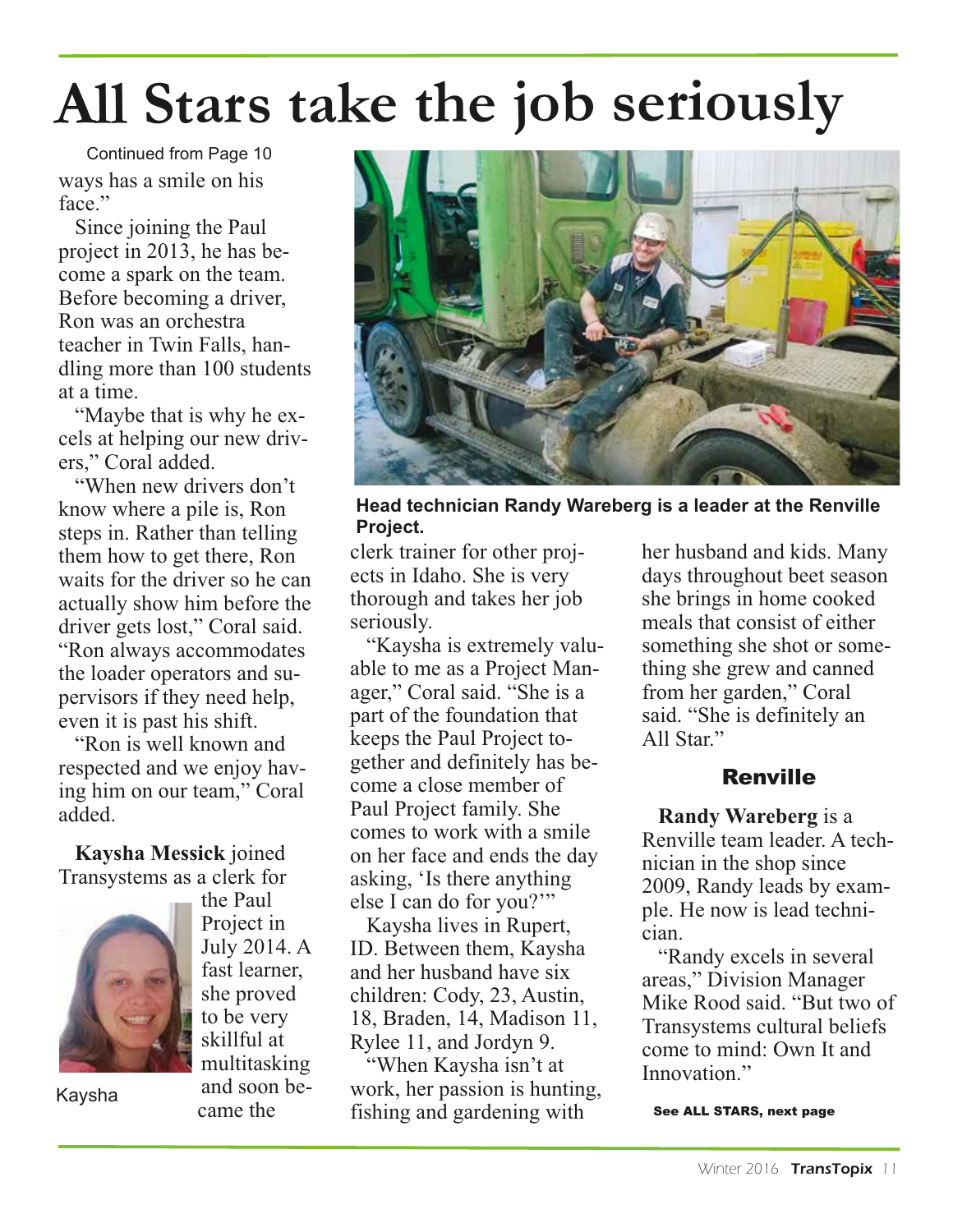# **All Stars pay attention to the details**

Continued from Page 11 Randy continually asks, "What else can I do?" He does not pass the buck.

Many, many days Randy can be found staying after hours, matching his schedule to the workload.

He also is a leader in innovation, constantly looking for new ideas and ways to make our equipment more efficient, more reliable, and safer.

"With Randy's leadership and the team he has helped build in the shop, Renville has reaped the benefits of a first class maintenance team," Mike said.



**Steve Duis, a Renville All Star, is always willing to learn and to teach.**

**Steve Duis** started with Transystems in 2010.

"He is a real asset," Division Manager Mike Rood said. "His willingness to help is incredible, exemplifying our cultural belief of Unleash Potential."

Always eager to learn, eager to teach, and eager to grow, Steve led the charge with Renville's driver training class this year. He also took on the role of substitute supervisor.

"Steve helped out with all aspects of training, and in recent years helped as a member of our safety committee," Mike said. "His attention to detail is top notch, whether it is inspecting a truck on a pre- or posttrip inspection, or teaching a student or perspective employee how to properly inspect our equipment. "Hats off to Steve for all

his help with our team." Mike concluded.

#### Service Center

In October 2005, **Viki Gallagher** joined Transystems as the Great Falls Service Center receptionist. Less than two years later, Viki accepted the role of Accounts Payable Specialist.

"It's a move for which Transystems is grateful," Ann Powers, Vice President of Finance, said. "Viki skillfully and accurately processes more than 25,000 invoices for Transystems vendors each year. Organization and a pleasant personality are two characteristics



vital to her role. Viki excels at both."

Viki's dedication and hard work have resulted in the ac-

Viki

counts payable system being in the best shape ever, that keeps our vendors happy.

"It's not unusual see Viki at the office early or on weekends making sure that her work is timely. Regardless of her own work schedule, however, she is always there to help others.

Viki lives and breathes safety. She served on the safety committee at the GFSC. Many of her safety suggestions have been incorporated into the daily routines at the Service Center.

Viki was instrumental is starting a fitness challenge at the GFSC. In response to her challenge, many employees at the Service Center have a routine of taking a 15-minute walk twice a day.

Viki and her husband, John, live on a farm near Power, MT, with their two dogs. Their favorite pastimes are fishing and camping.

"You can count on rain if Viki has scheduled time off to go fishing," Ann said.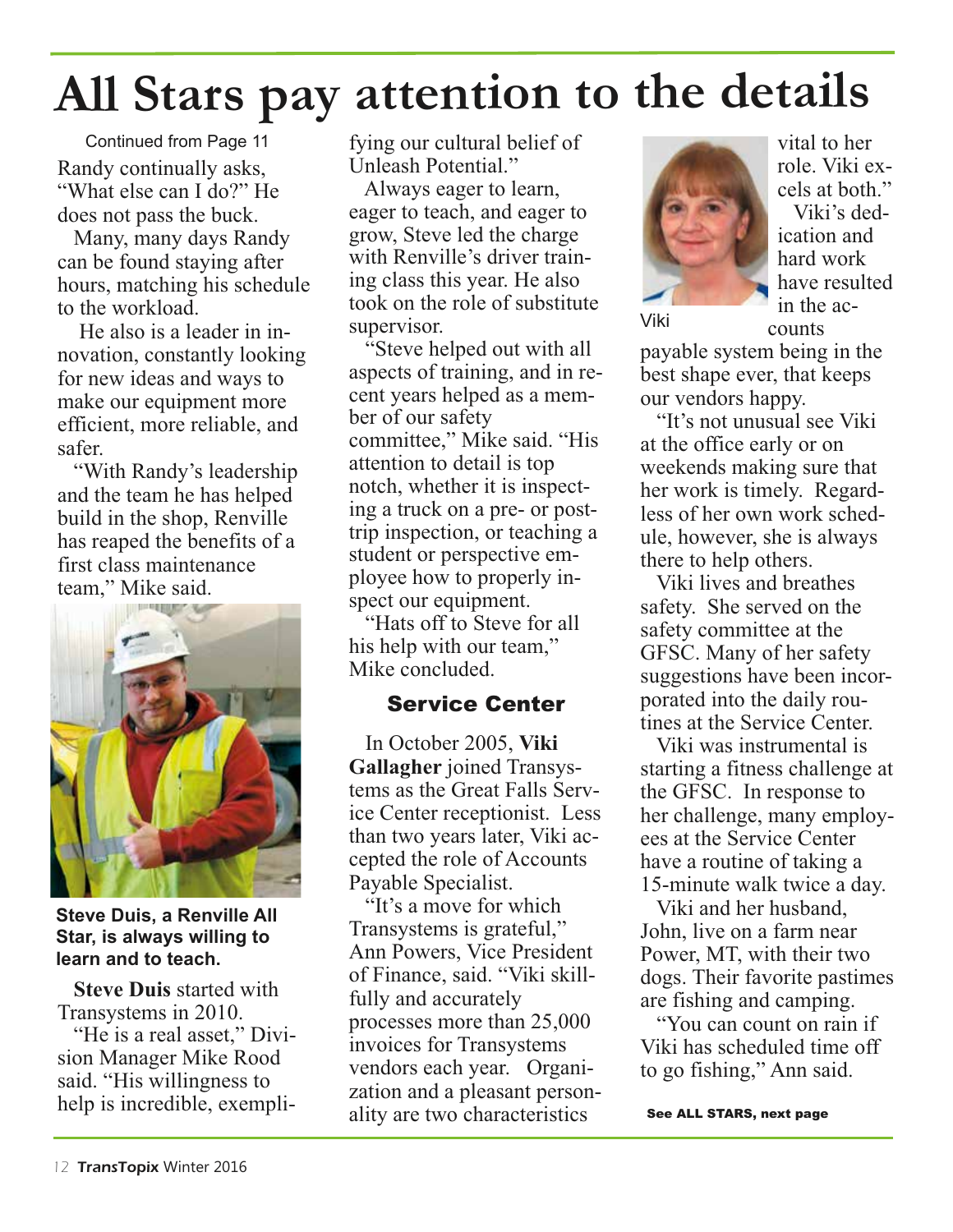# **All Stars are dedicated, dependable**

### **Sidney**

"I could not be more proud or appreciative of Sidney's All Stars," Project Manager John Hoadley said. "These special people truly stand for what Transystems is all about: dedication, dependability, reliability and owning it."



The fine work our technicians **Steve Lober** and **Kenny Wunch**do says it all. "This year alone, the

**Steve** 

hard work put in by these two gentlemen has been outstanding," John said. "Our maintenance repairs have dropped to almost nothing and they have saved hundreds of downtime hours for our drivers and equip-



ment. Sidney's drivers and loader operators appreciate them as much as I do. I just cannot stop talking about what a great

job they are doing. Kenny

"No matter the weather or how bad the task may be, they never waver. They just go and the next call I get is



**Twin Falls All Star Jessica White keeps the paperwork moving smoothly.**

that it's taken care of. Thank you Steve and Kenny for making the Sidney Project a great place to work," John said.

Steve came to Sidney from Boise. He is in his second year with the company, is happily married and the proud father of two girls.

Kenny is in his first year and is a local guy. He is married and has a lovely granddaughter.

### Twin Falls

In her third season with Transystems, Project Clerk **Jessica White** is a Twin Falls All Star. Her job requires interaction with most of Transystems employees. Her day starts with tracking

hours and finalizing timecards and getting the dashboard out on time.

Jessica thrives on bringing in new employees to Twin Falls. She keeps up with potential employees who contact the company and encourages them to fill out and turn in their applications. She also completes hiring paperwork to keep the project staffed.

Jessica answers the phone and responds to callers' questions or directs them to the right person for answers.

She makes sure everything is running smoothly, monitoring emails, office supplies, cleaning supplies,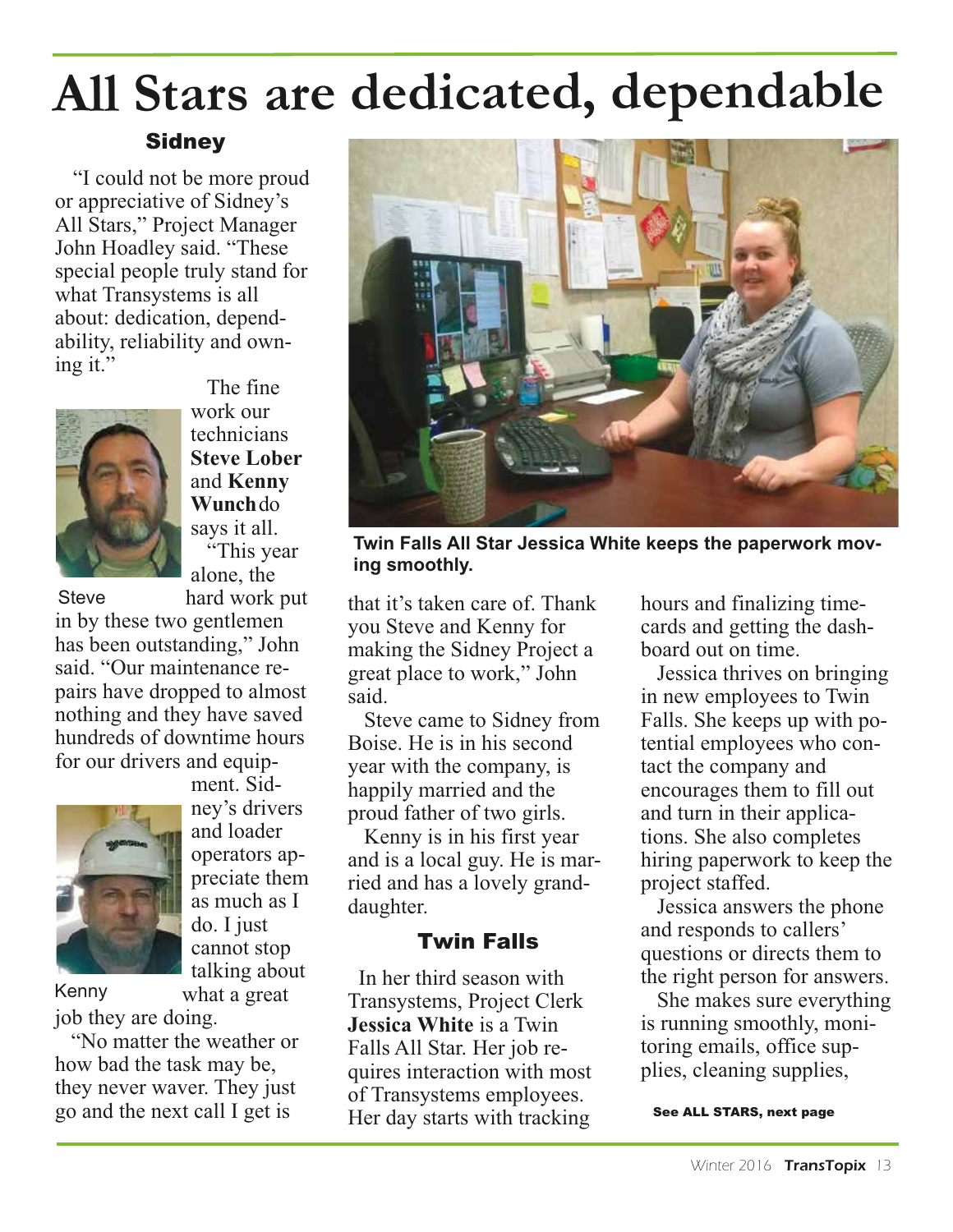## **All Stars thrive at work and at home**

Continued from Page 13 reports, spreadsheets, phone calls and any reporting errors that come up.

"Jessica is never afraid to tackle a new project," Project Manager Joel Garrison said. "She worked with Ryan Fiala, Division Safety Manager, and Danielle McNew, Information Coordinator for Safety, to get the electronic audit system up and running. She always helps her coworkers when they need pay corrections and is the one to answer questions and reminds drivers about their Aurora e-learning videos and expired paperwork. Jessica is always looking out for others'safety by reminding everyone about their PPE while being outside the truck or office."

A pot of Jessica's delicious chili was a highlight of the project's Christmas party.

"She ensures that the office is clean and free from any tripping hazards and is always willing to go the extra mile to help out," Joel said. She comes in early and stays late when necessary to make sure reports and paperwork are completed correctly.

Jessica's outside activities include being a new mother to her 7-month old daughter Anna Leah. She is successful at both work and in life. In her free time, she loves to cook and play competitive darts.



#### Waylon

Jack of all trades **Waylon Greco** is another Twin Falls All Star. In his first year with Transystems, he has flumed, been a substitute supervisor, run a factory loader and currently is a linehaul driver.

"Waylon has taken on the role of being a substitute supervisor when needed at the last minute. He is the first one willing to jump on the flume when someone is sick or has a family issue," Joel said. "During the month of December, Waylon covered night shifts for managers who were on vacation. He would supervise two nights

and still work his scheduled shifts. He also spent a night as the Twin Falls factory loader operator making sure the trucks ran smoothly into the factory and that the flume did not run out of heets"

A member of the safety committee, Waylon is always coming up with ways to improve safety at the project.

"He makes sure that the fleet is running well and is always looking out for his co-workers," Joel said. "Waylon shows up to work on time and ready to go with a smile on his face. When asked he stays longer on shift to either help in the office or with the night supervisor."

Waylon and his wife have two little girls. He is an active volunteer fire fighter for the city of Filer.

"Not only does he thrive at work but also at home with his family," Joel concluded.

#### Worland

Technician **Shade Hale** is a Worland All Star. He came to the project in 2015, fresh out of diesel technician trade

school. "Shade always shows up early for his shift with a smile on his face," Project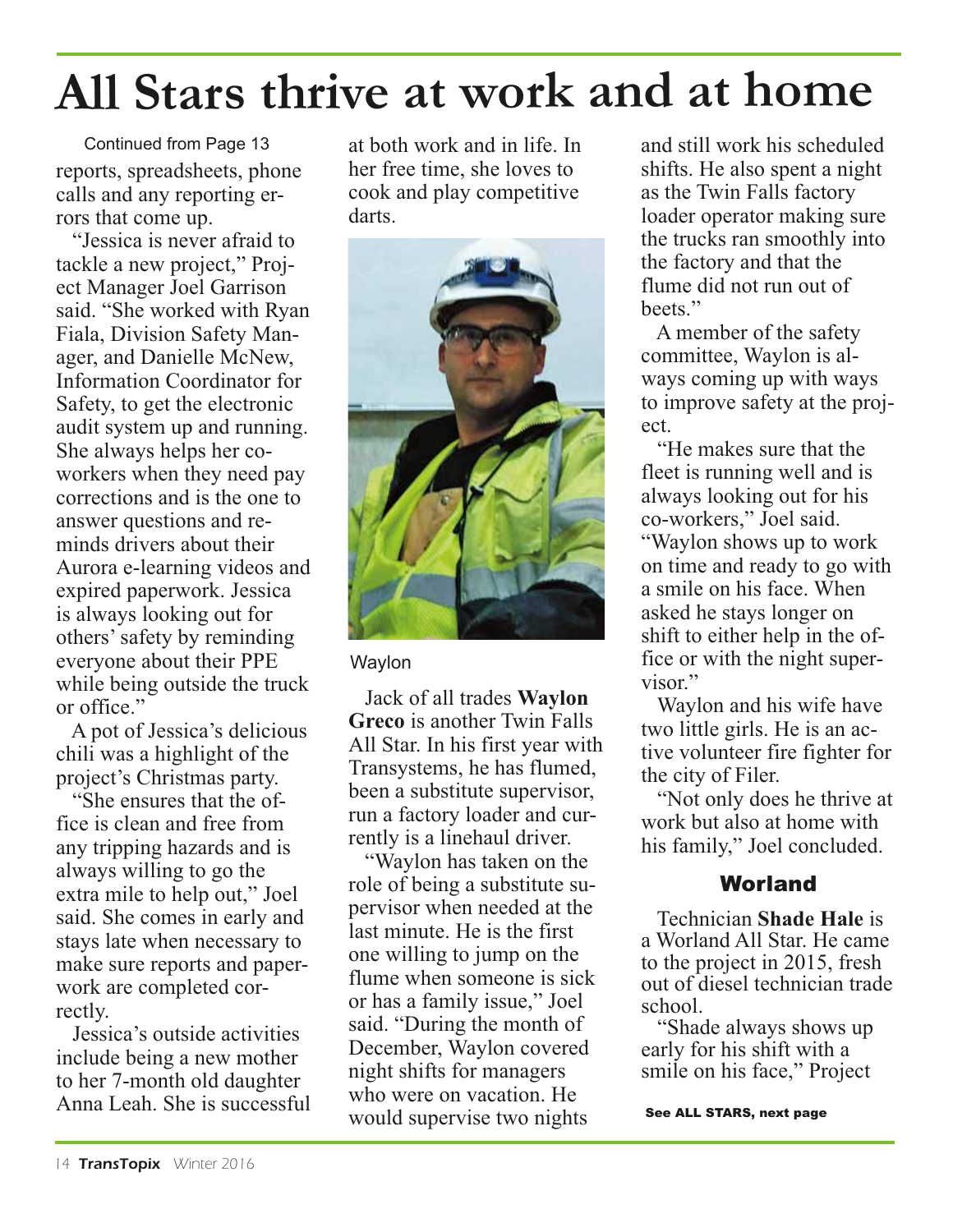# **All Stars are positive, well-rounded**

Continued from Page 14 Manager Jim Swensgard said. "When he leaves work, he's still smiling. He is a very positive person, and that overflows to his coworkers."

Shade not only works his assigned shifts, but also goes out in the middle of the night when problems arise to fix mechanical problems. When working, Shade always maintains a safe work environment.

"Shade is ready to go the extra mile to assist other employees anyway necessary," Jim said. "He is a wonderful employee who instills excellence in others. He has earned the respect of all operators and drivers because of his willingness and abilities to repair their equipment in a timely manner with a smile on his face. He is an excellent trouble shooter and is good at isolating potential problems or existing problems."

Worland All Star **Keith Bower** started out as a driver, but found his niche as a yard loader operator.

"Keith is an All Star employee for many reasons," Jim said. "He is one of the best loader operators that we have. He excels in proper loading operation spelled out by Transystems policy. He



**Worland All Stars are yard loader operator Keith Bower, top, and technician Shade Hale.**

maintains all directives in safety and operational procedures."

Keith is always willing to pull an extra shift on short notice. He looks out for his coworkers and is willing to lend assistance any time it is requested.

"This was the first year the Worland yard had cooling

tubes in two of its piles. It really gave Keith a chance to show his ability as a loader operator," Jim said.

"He uncovered the tubes like a surgeon with a scalpel."

"It's a manager's dream to have positive, well-rounded employees like Keith and Shade," Jim said.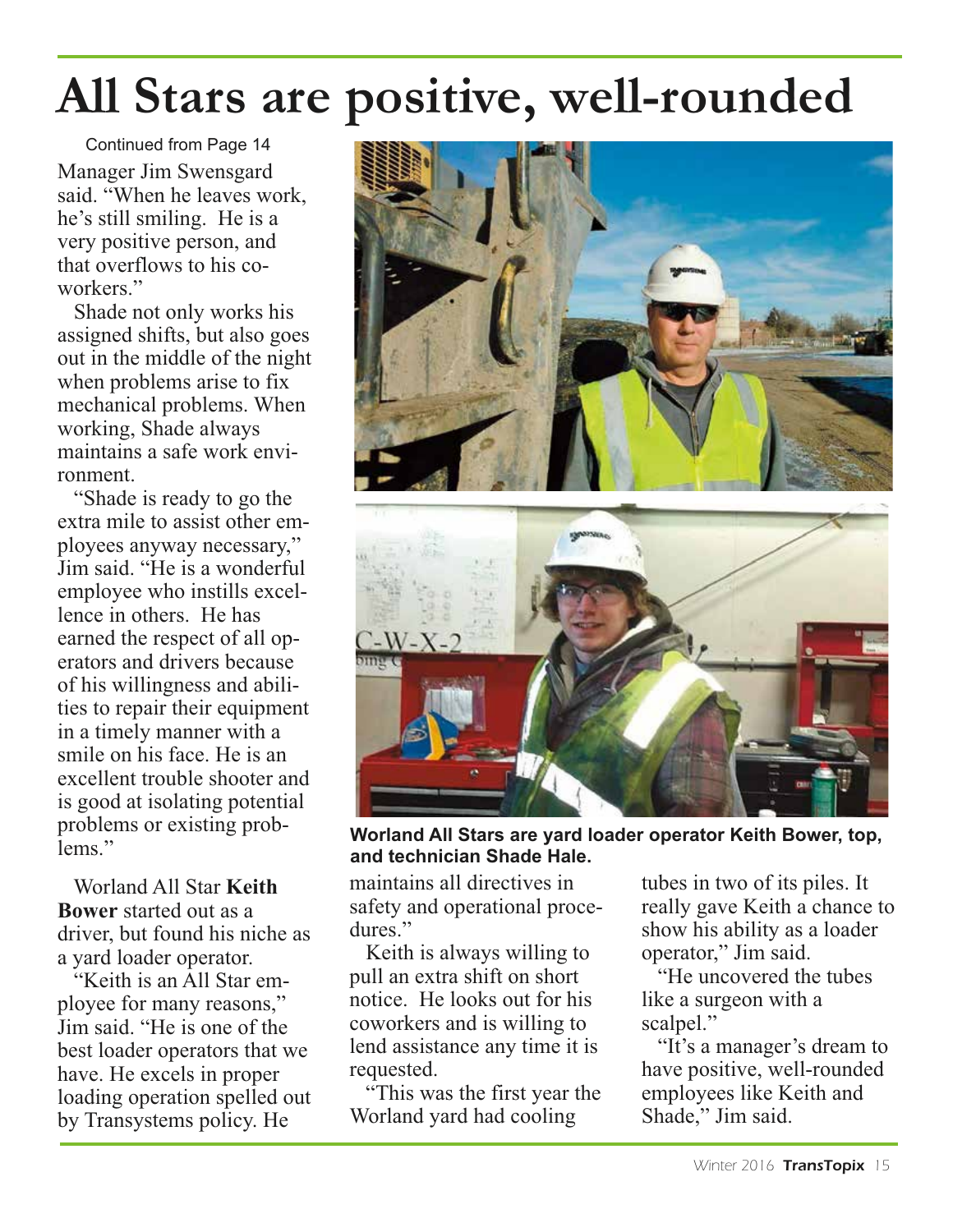### **New director of maintenance signs on** Equipment and safety reports

ransystems maintenance team just got stronger. Brian Gresens signed on as the company's Director of Maintenance in late January. THE CUOT OI INZITICITATICE SIGNIS OIL

The Minnesota native brings decades of experience to the new position. Brian spent 23 years at UPS, starting as a loader and moving up to fleet coordinator for



the Northern Plains District. He ran a safe and reliable fleet in a cost effective manner. Brian's aim

is to provide

the same service to Transystems. "My goal is to provide help and direction to the Adolfo



maintenance team in order to reduce cost per mile and improve reliability for the operations teams,"

Brian said. Brian

He jumped right into the challenge and has already visited many of the projects. Brian will be working with everyone on the team to enhance maintenance practices by implementing companywide procedures to improve Transystems SMS (safety compliance) score, increase equipment up-time and keep the budget on track. Throughout the week-long interview process, Brian repeatedly commented on the eagerness and readiness for

improvements voiced by everyone he met during visits to the divisions. He said he appreciated the message of maintenance enhancements.

"The culture and professionalism of Transystems were the deciding factor in taking the job," Brian said. "I met a lot of great people during the job preview. Everyone I met was open."

Brian and his wife Amy have two children, Isabella, 12, and Christian, 11. The family is looking forward to exploring Montana. An avid camper and walleye fisherman, Brian hopes to try his hand at fly fishing for trout.

Welcome to the Transystems team, Brian.

*Adolfo Siqueiros, Vice President of Equipment*

### **Team's commitment to safety is appreciated**

lated loss. More than a thousand of us work together safely. That is quite an accomplishment. We

n the safety department, we spend a lot of time looking for unsafe conditions and unsafe acts. The pursuit of risks sometimes overshadows the fact that Transystems is a safe place to work. I tim

I appreciate the fact that almost everybody works safely every day. Indeed, some projects go weeks and months without a safety-re-



Rich

achieve that success because our team cares about its members. Success is not the result of efforts by a few heroes. Safety success is the result of many people working carefully. Every 3-point hold and every step in careful winter walking contributes to our safety.

I cannot give each of you a pat on the back, but please know that I appreciate your commitment to safety.

> *Rich Carl, Vice President of Safety*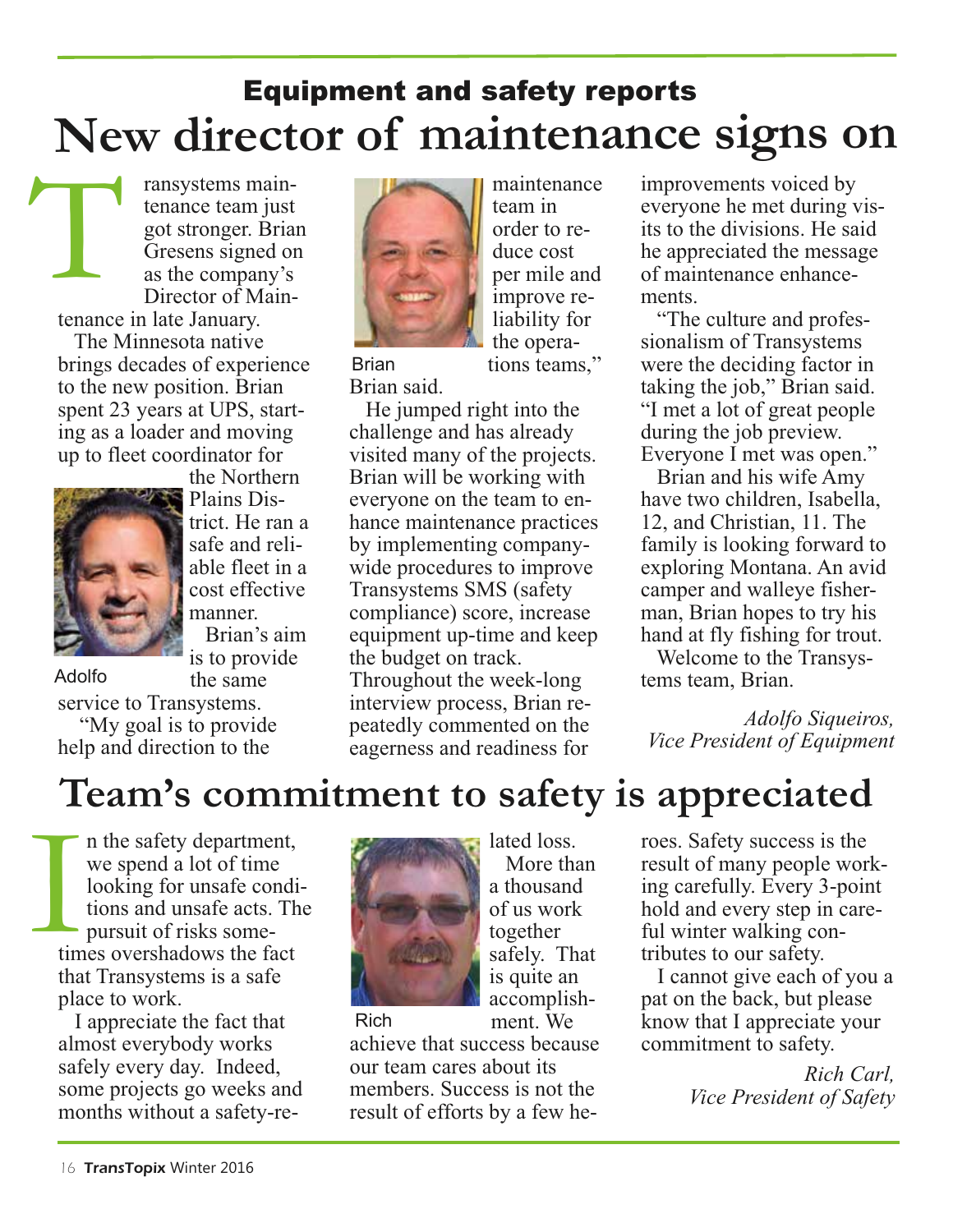### **Summer work, recruitment on track**

ith the bulk of the bidding season still to come, Transystems marketing department already has started filling the summer calendar with employment opportunities for drivers and loader operators. W



"We already have work booked for Idaho and Utah," Vice President of Marketing Errol Rice said. "North

Errol

Dakota looks like it will have another big year, but the majority of construction contract bid lettings are still to come."

"There are some big jobs coming up for bid with some good potential," he added. "We continue to try to expand with our existing customers, but we are always looking for new partners to expand our operations."

The company is hoping for a repeat of last summer's banner summer season. More than 350 employees worked on summer construction projects in 2015, earning more than \$3.5 million is wages and benefits.

"Last summer was a great

success due to our drivers," Errol said. "We were able to get a lot of work done for our customers thanks to drivers showing up early in the summer season and working late."

With oil prices sagging and the Bakken slowing down, North Dakota was a changing and challenging market for a lot of contractors last year. "We did our best to make it work for our customers," Errol said. "We are looking forward to another big year and appreciate all the efforts of our drivers, technicians, clerks and managers."

While the bidding continues for summer work, the company's recruitment and



retention manager is busy planning to ensure that there will be drivers behind the wheel during

#### the summer season. Josh

A revamped website soon will be up and running.

"The new look will include a content block on the front page of the driveteamgreen.com website where the construction jobs will be listed," Josh Rector, Retention and Recruiting Manager

said.

"There also will be listings under the Current Opportunities location on the website. We sent a letter to all employees that was a hit last year and we'll do it again this year," Josh said. "If you want to know about these jobs, 'like' us on Facebook and stay tuned. We will update all social media platforms as we add construction jobs."

Job opportunities are also posted at each project and on Indeed.com and Craigslist.

Recruiting and retention is a year-round proposition for Josh. His first beet season with the company went well last fall.

Sidney, Worland and the Red River Valley were the standouts, all running fully staffed early in the sugar beet campaigns.

The new driver training program was a huge hit, Josh reported.

"I have identified areas of weakness and recruiting challenges for 2016 and I am eager to focus on them and respond to the marketplace," Josh said. "The unknown is how the weak oil market affected our recruiting. Perhaps we had more success because we were able to attract employees from the See RECRUITING, next page

Winter 2016 **TransTopix** 17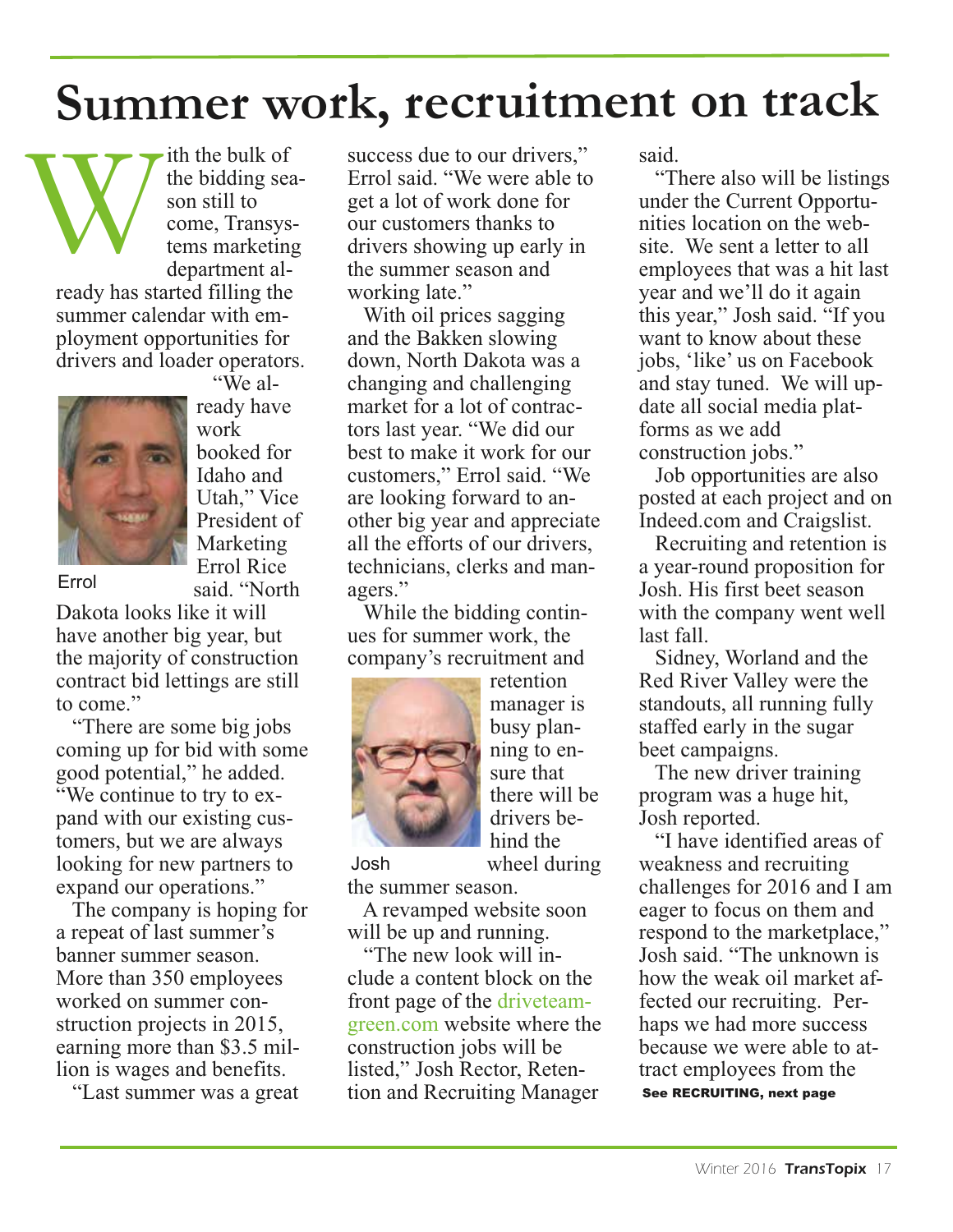### **Respect, appreciation go hand-in-hand**

espect is a guiding value at Transystems. We treat each other as we want to be treated. To me, showing appreciation is doing that little extra something to R



make people feel good. At Transystems, there are many examples of appreciation. Destani Hill at the

Kari

Idaho division office and Beth Juarez at the Red River Valley division office prepare birthday cards two weeks in advance of the birthday months to ensure Project Managers have time to sign the cards and mail them to arrive on time for employees' birthdays.

Barb Zavala at the Red River Valley division office starts planning the employee appreciation banquets at the beginning of the campaign

or even earlier to make sure the banquets are memorable. If Barb hears of a Transystems employees or family members of employees having a benefit, she makes sure a donation is made. She takes are of flower orders.

Taylor Waite at the Idaho division office orders get well baskets for employees who are ill. She takes extra time every year to call each employee who qualifies to receive a coat to get the correct size and name.

Cindy Kuttler at the American Falls project does everything she can before an employee's first scheduled shift to ensure the employee can log into the Ranger system. If an employee has issues logging into Ranger, Cindy helps with troubleshooting until the employee was successfully logged in.

April Johnson at the Sidney project takes the time to get to know each of the Sidney employees, many of whom are away from home. Her interest and concern for others helps them to get comfortable and feel at home as part of the Sidney team. April also helps employees use the Ranger system and shows them how to verify their daily pay on the timecard computer.

Katie Galland at Crookston project prepares the photo slide shows for the Red River Valley employee appreciation banquets. Katie selects pictures taken throughout the campaign so people can see themselves and their friends on the big screen or reminisce over a memorable event.

Thank you to everyone in administration for your thoughtfulness and showing appreciation for your fellow Transystems employees.

> *Kari Franks, Senior Administration Manager*

# **Recruiting**

Continued from Page 17 Bakken and Wyoming oil fields."

There is an initiative to train more drivers this year.

Josh is using many tools to recruit new employees.

"As our target audience

becomes harder to reach using traditional media, we are using more social media tools and channels including Twitter, Pinterest, LinkedIn, YouTube, Google +, and, of course, Facebook," he said. "We have run ads using Google. Our YouTube video marketing was new. We also did video and group page

posts to engage prospects. We did much more on Indeed.com. and used a sourcing company, Career.com, to engage prospects via text. It was successful. As was the referral bonus program."

Josh is creating a Talent Network to engage prospects who have been in contact with Transystems before.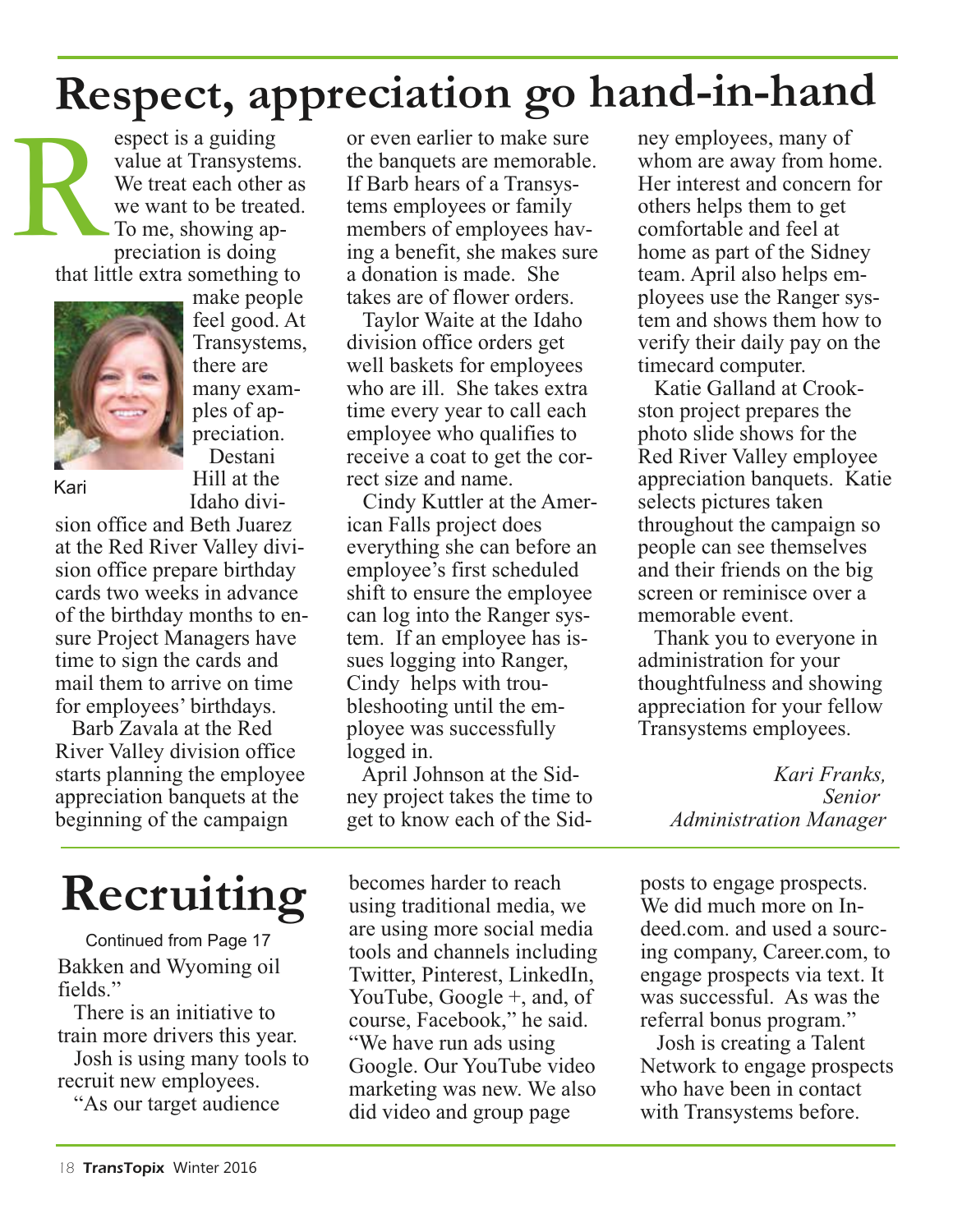### **In the Valley, cold weather is good** Division Report

Valley crew this year. Warmer than usual temperatures and later than usual heavy frosts had the crew scrambling to keep the factories supplied with good beets. However, working closely with our customer, American Crystal Sugar Company, we are getting the job done. E

l Nino is no match for the Red River

One challenge this year



has been beet quality. We are working to get the right blend of beets into factories. The warm, dry fall had

**Troy** 

us bouncing around from pile to pile and doing a lot of combination hauls to keep the factories running at maximum capacity. We are doing well and our customer is pleased with our efforts.

While some may dislike the bitter cold of a Red River Valley winter, we love it. We rely on sub-zero temperatures to freeze the ventilated beet piles. Fortunately, the cold arrived in the nick of time and Crystal got the beet



**Cold beet piles are good beet piles in the Hillsboro Project. Tim Plumley photo**

piles frozen down and tarped in mid-January.

It helped a lot that we were fully staffed from the beginning of the campaign. Retention and Recruitment Manager Josh Rector really helped us out, keeping the focus on our key result of being fully staffed.

Along with plenty of drivers, we were blessed with plenty of beets to haul. The crop was very good, around 11.2 million tons. We started moving beets Aug. 17 and hope to wrap up the campaign around May 10.

Much of the success of

this campaign goes to our maintenance staff and Project Managers.

Wiring problems in our fleet of 2013 and 2014 Freightliners challenged Ben Purrington's crews to keep the trucks up and running. When 20 percent of the fleet is down, it is up the Project Managers and Supervisors to keep drivers working and the rest of the trucks running well. Tractors out of service create a scheduling nightmare that requires a lot of juggling. Technicians, drivers and managers joined

See RRV, next page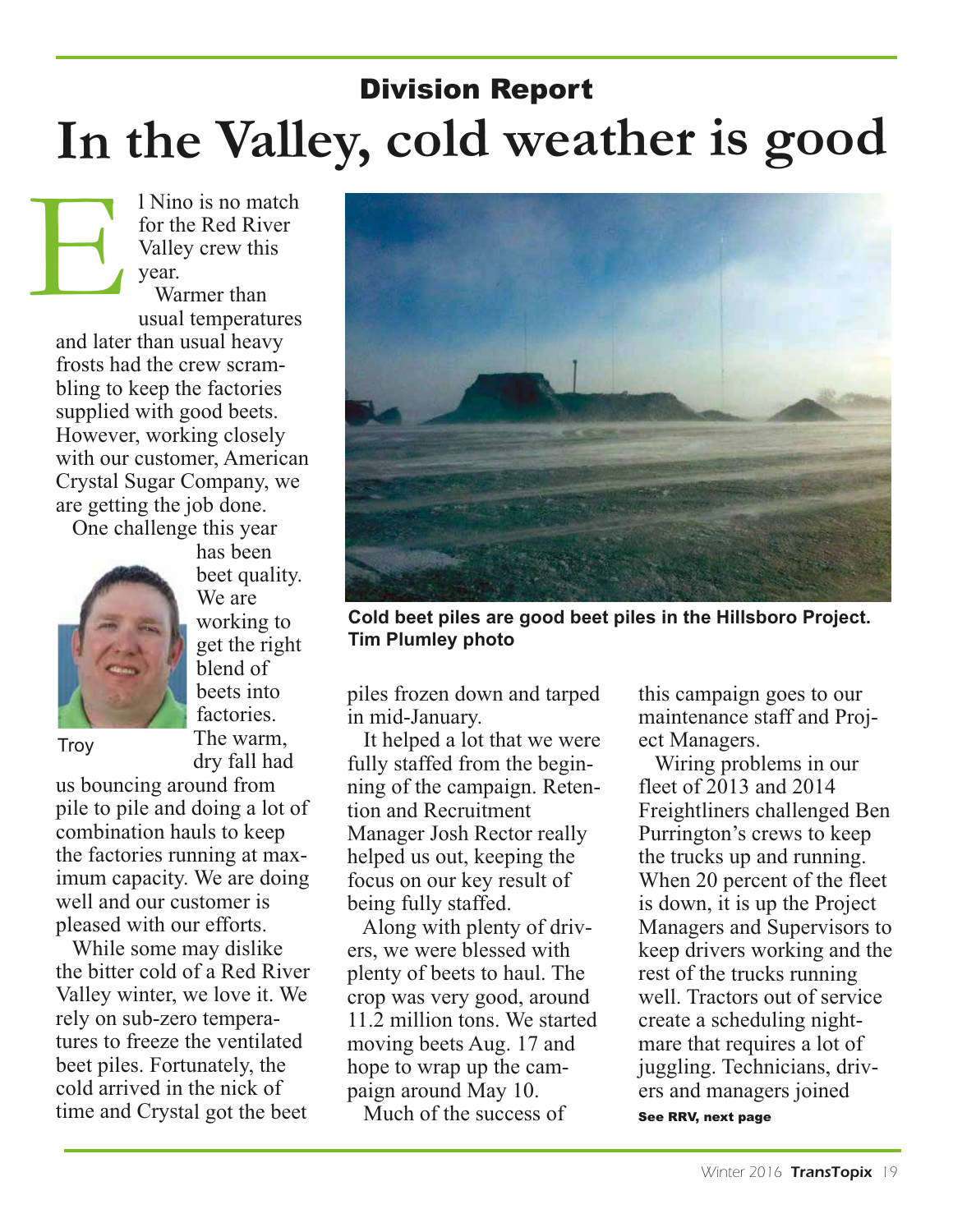### Division Report

### **Minnesota crew stepped up to test**

o two beet campaigns are alike. Each brings its own set of challenges. This year in

Renville, we had record tonnage, decent weather and good roads. But we also grappled with crop quality, storage and equipment issues. N

Our knowledge of agronomy was put to the test as we struggled to get the right mix of beets consistently into the factory. We jumped around from pile to pile to keep the blend of beets feeding the factory just right.

We learned a lot this campaign.

The Renville crew had plenty of time to learn, as this campaign is probably the longest we have ever had. We started hauling beets Aug. 10 and hope to wrap up by May 10.

Long campaigns are good. Employees get the hours.



The company gets the revenue. Nobody gets laid off during a long campaign. The off-season for year-

Mike

round employees is minimized when we are able to go straight from hauling beets to working construction.

While staffing was slow at first, by mid-December we had all the drivers necessary to keep the trucks rolling. We rely on employees who return to us later in the beet campaign, after summer employment in construction and agriculture. They showed up when we needed them.

The maintenance staff and supervisors put forth outstanding effort to keep our equipment running and our drivers on the road. Longer hours and collective genius

came into play when a significant part of our fleet was in for repairs.

The operations people had to think outside the box when it came to scheduling drivers, and the technicians really stepped up to get the trucks back into service.

At the end of the day, the goal is to get the beets delivered safely, complying with Transystems values. We did that and our customer is happy with us. No doubt, we had to be creative to do it, but we got it done.

This campaign did not match any of the other in the 22 years I have been in the business. It has been gratifying to see how the Renville crew steps up to new challenges, thinking and being creative to solve problems.

Thank you for your hard work.

> *Mike Rood, Manager Minnesota Division*

**RRV**

Continued from Page 19 forces and are doing an outstanding job working as a team throughout the division to handle the problem.

I would especially like to thank Ben and the technicians for their efforts. The Red River Valley team is doing an awesome job.

Congratulations to Tracy Magnus who was named

Red River Valley administration manager in December.

> *Troy Carl, Vice President and General Manager, Red River Valley Division*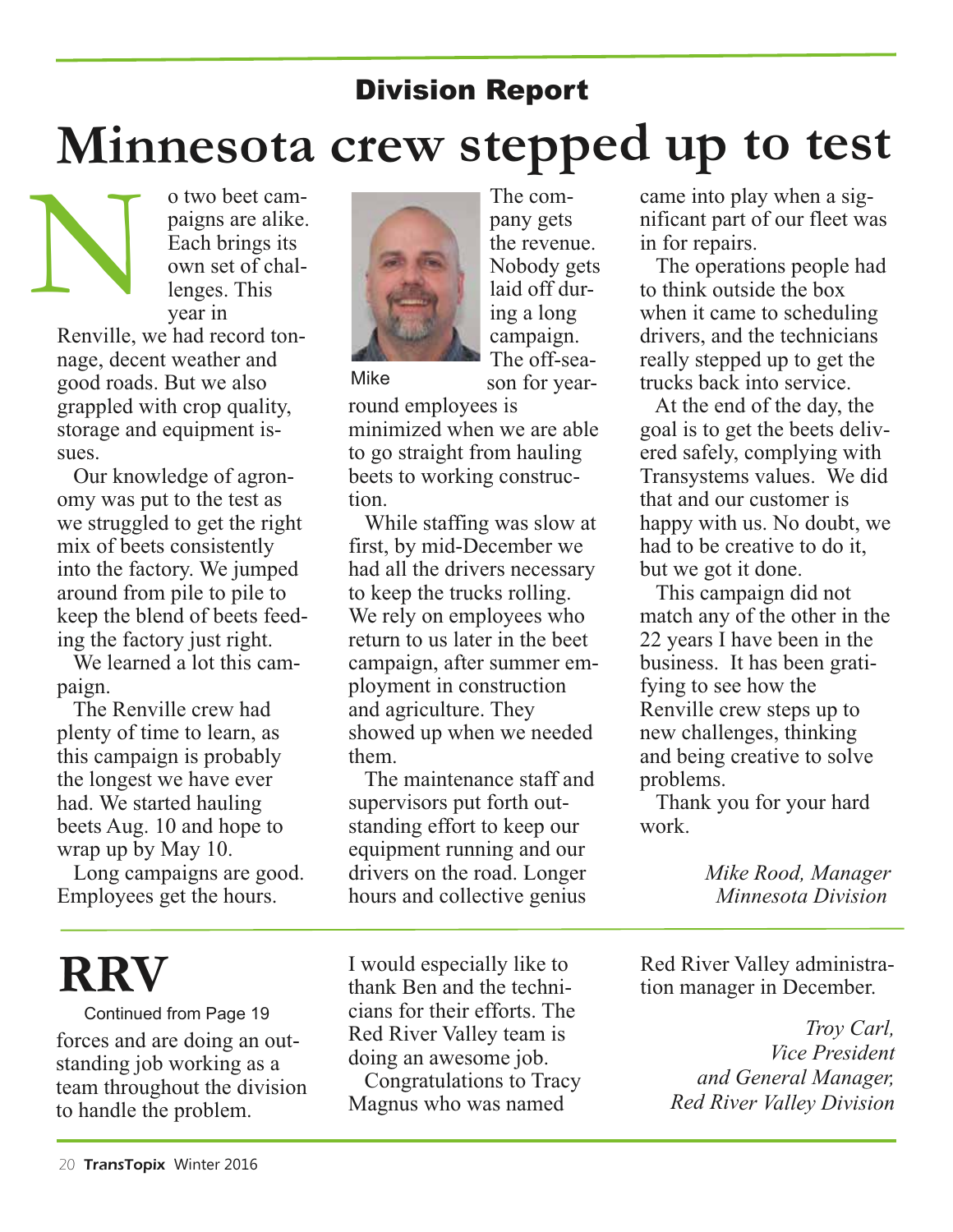### Division Report **Idaho tackled icy roads, cold temps**

he weather threw a few extra challenges at the Idaho Division this campaign. More snow than usual and lower temperatures than normal created icy road conditions for the beet haul. None the less, the crew has done a real good job of staying safe through the storms we faced. The Manuel Space of the Manuel Space of the Manuel Space of the Manuel Space of the Manuel Space of the Manuel Space of the Manuel Space of the Manuel Space of the Manuel Space of the Manuel Space of the Manuel Space of th

> While the area's booming economy is good news for Idaho, it made the driver market tougher for us. We had a more difficult time hiring this campaign. We dealt with the issue by using some leased trucks.

> We have been dealing with equipment issues throughout the campaign, but the technicians are working hard to keep everything up and running.

> Everyone has been doing a great job since we started hauling beets Sept. 10, and I am sure they will keep it up until the campaign wraps up at the end of March.

> Two Paul employees went above and beyond the call of duty and received a Focused Recognition Award for their work on the new Ranger system.

The Focused Recognition, submitted by Jodie Hunt,



Kevin

Dana Thomas and scheduler Veronica Jasso have been great to work with on

read: "Lead Technician

the Ranger issues this year. They have definitely helped with driver morale because of their 'what else can I do' attitude.

"Veronica sends pictures to assist with troubleshooting scenarios and has been in constant communication with the drivers to ensure everyone understands the issue with the Ranger. Veronica also created the Ranger feedback form to allow drivers to make comments on the issues they had with the Ranger during their shift. Veronica has made a huge difference with drivers logging into the Ranger.

Dana embraced the numerous emails and wiring issues regarding the Rangers. Dana calls or emails Jodie to let her know when a power unit was in the shop and reports what he found. His constant communication with Dan Brennan and Jodie facilitated a quick turn around on



**Every so often, a beet of unusual size makes it to the factory flume. Paul flumer Lyle Sperry caught this monster beet. Jason Strunk photo**

.Ranger issues. It also makes it easier to identify quickly potential issues with the next Ranger. His "own it" attitude has kept the trucks hauling beets.

Thanks to the whole crew for a job well done.

> *Kevin Iversen, Vice President and General Manager, Idaho Division*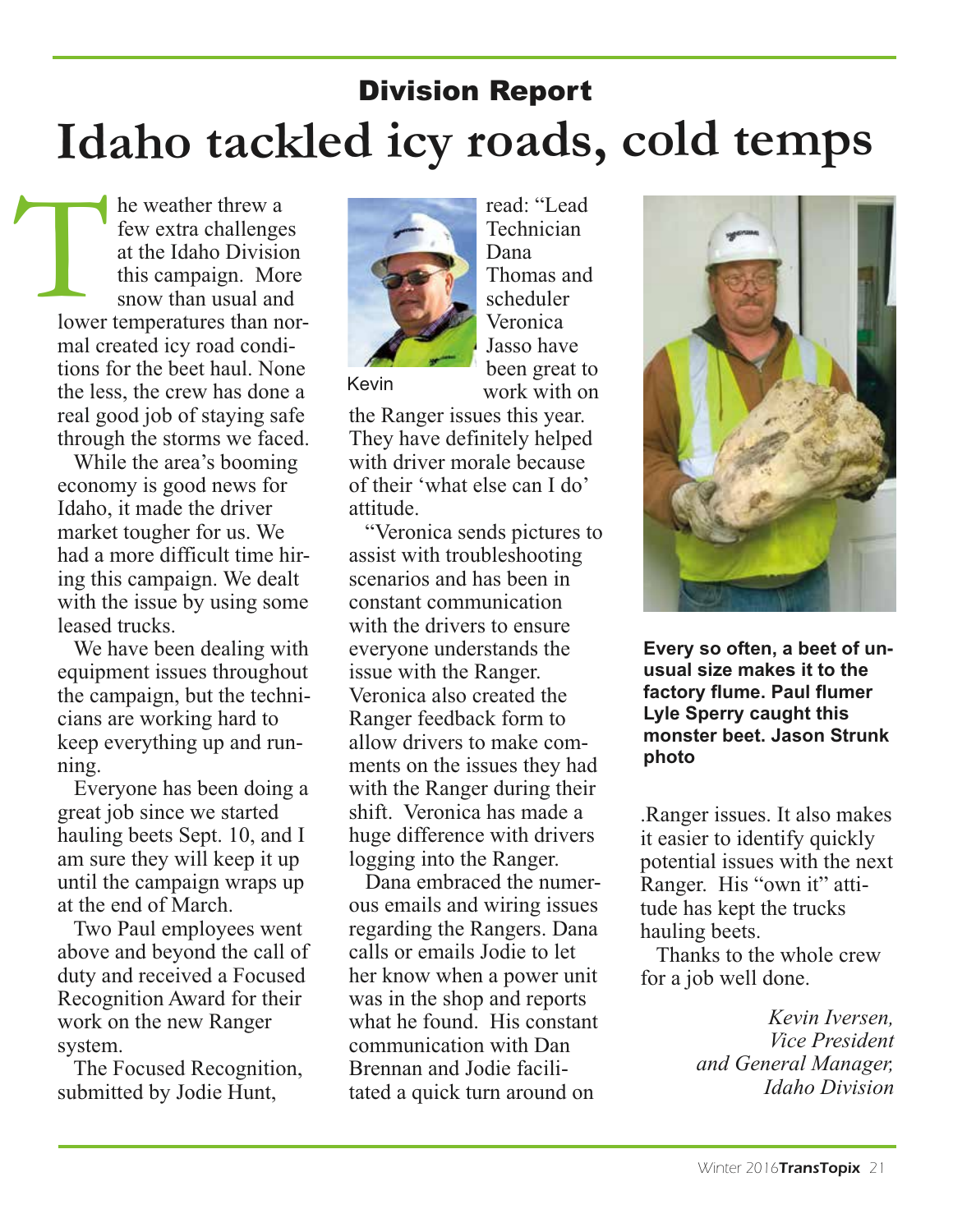# ing then. If a **Innovation: Getting Ranger on board** "G Innovation

driver has a poor idle time today, the driver will remember what was happening.

ood reporting means information that is not subjective," Dan

Brennan, Vice President of Information Technology, said. "The information must be available when things are happening. If a driver had a poor idle time a few days ago, he or she probably will not recall what was happen-



Dan

Transystems new Rangers provide timely information.

"A Ranger is a fullyfledged computer in the cab of every one of our trucks that allows us to capture

many data points," Dan said.

The Ranger keeps track of every load the company moves. That produces pay records for the driver of each unit.

"The Ranger keeps track of our efficiency. We know how long we expected the trip to take and actual time," Dan said.

The Ranger tracks other efficiency metrics such as fuel economy and idle time. See RANGER, next page

### **Team efforts pay in Sidney, Worland** Division Report

he Rocky Mountain Division started the beet campaign fully staffed and ready to face the challenges that come with any T

campaign.

Thanks to plenty of team effort, Worland wrapped up beets Jan. 19.

Jim Swensgard was new as the Project Manager in Worland and did a great job with the help of a seasoned crew. Also new for us in Worland were ventilated beet piles. It has been 20 years or so since the beets were ventilated in Worland. All in all, it was a learning experience that turned out well.



project wrapped up, drivers and loader operators headed to other projects to lend a hand.

When the

**Steve** 

The entire Worland group deserves a pat on the back. From loader operators to drivers, everyone pitched in. I am proud of them.

The Sidney crew is still hard at work. They started out strong, getting the long distance beet hauls done in record time. We are on the short distance hauls now and have plenty of beets left to

move. The weather has been good, with only a few days way below zero, unlike past years when it stayed 30 below for weeks on end.

Mud hasn't been an issue this year either. We should run until the third week in February.

I'm very proud of the work done by Sidney Project Manager John Hoadley and Supervisor Scott Wilson. It has been a real treat. Often, Sidney needs help from other projects. Not this year. They are sending help out instead of asking for it.

> *Steve Torix, Rocky Mountain Division*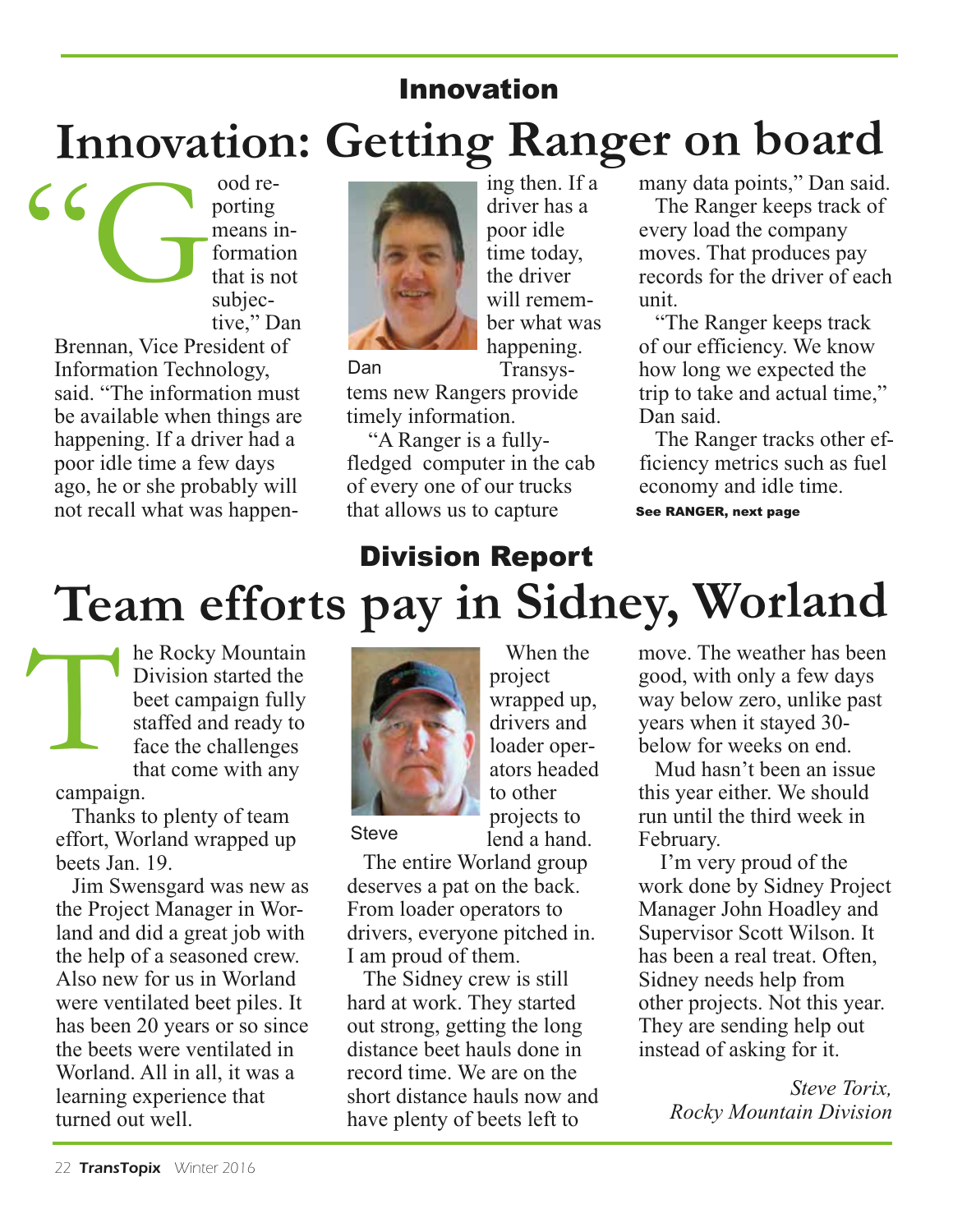### Innovation **Ranger is intuitive, tough, easy to use**

Continued from Page 22

The Ranger tracks safety metrics, too. It has an accelerometer that measures gforce.

"Traditionally, a trainer may ride with someone and say, 'I think you are braking too hard coming to an intersection.' But that's not measurable data," Dan said.

"The idea here is to have measurable data that help us manage risk. With the Ranger, we can define a deceleration of 7 miles per hour per second as a hard brake."

The Ranger also provides hard-cornering measurements. The Ranger can measure this and alert supervisors of risk.

### In compliance

The Ranger monitors hours of service. The Ranger has fully compliant driver log automation. The Ranger provides data including odometer readings and location to help with fuel tax reporting. This feature also allows technicians to see mileages in real time to schedule PM activities, Dan said.

### Why Ranger?

Transystems selected





**"The Ranger is very userfriendly," RRV driver Thomas Bartley said.**

Ranger for several reasons, Dan said. He listed them:

1. The Ranger is intuitive. We wanted a device that was easy to use with little training required. According to the feedback we have re-

ceived, we got just that with Ranger.

2. Ranger runs in conditions up to -40ºF.

3. We can tailor Ranger to fit our needs.

4. Ranger's maker is a good cultural fit for Transystems.

### A better tool

The Ranger is not Transystems first on-board monitoring system. It replaces another system that has been in use by the company for several years.

"The prior system was difficult for employees to use," Dan said. The Rangers have touch screens with big buttons and clear labels.

The Ranger is easier to install and maintain. Installation time went from a day to See RANGER, next page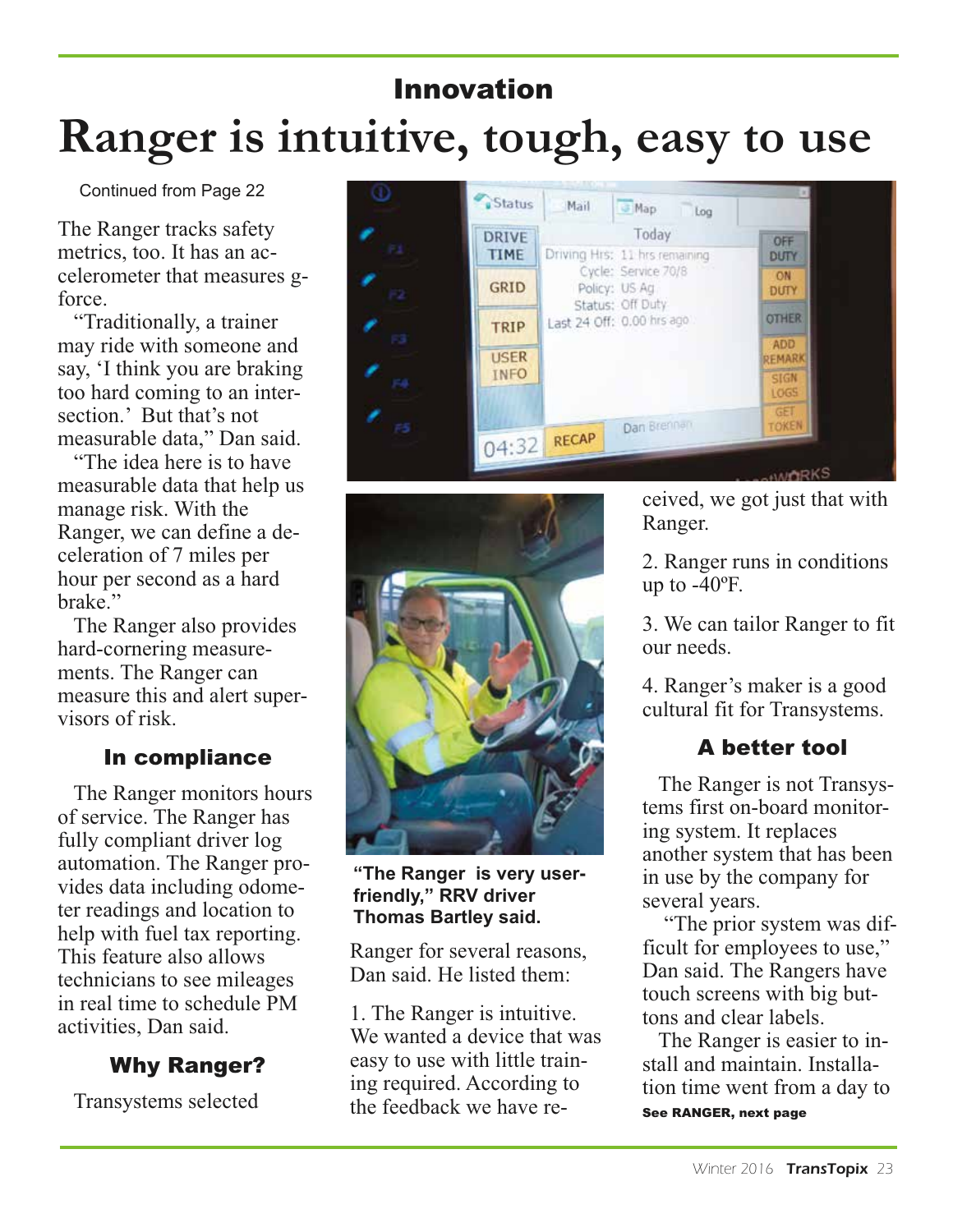### Innovation

# **Ingenuity go<sup>t</sup> the potatoes rolling** W

hen J.R. Simplot Company came looking for help to move potatoes from cellar

storage to a processing facility, Derek Torix and his manufacturing crew stepped up to create a trailer to get the job done.

"The new trailer is still a belly dump," Derek said. "These are similar to the 53 foot beet trailers used in Renville, but we made a cou-

# **Ranger**

Continued from Page 23

an hour or two.

"Employees really like the device and the process," Dan said."While early bugs were frustrating, I am pleased to say things are working very well now."

### It took a team

Getting the Rangers up and running was a challenge.

"The Renville team was very helpful and led us in the startup of the Ranger," Dan said. "They did a fantastic job shaping the training and preparation required with a project like this.

ple significant changes."

Dimensional differences and material size differences had to be taken into account. Because potatoes are loaded differently from beets, the manufacturing team was able to use lighter material. Beets are dumped into a trailer by a loader bucket, dropping several tons at a time. Potatoes are loaded off a conveyor belt, making it a slow, steady load.

Regulations require a fourth axle for the trailers.

"We shortened the hopper a little to make room and moved all the axles closer together," Derek said. "The Renville trailers had 120 inches of axles, with threeaxles 60 inches apart. The spud trailers are 46 inches apart with four axles spreadover 138 inches."

"Another big difference is that the rear of the trailer has to be able to lift up and down (open and close) like a big

See TRAILER, next page

### **Planning ahead**

"We will do even more with Ranger," Dan said.

"We are sending a few customers information to help improve their efficiency or eliminate manual processes.

"We can see engine fault codes with the Ranger. We may use this system to monitor

Two real rock stars in this are Jodie Hunt, Idaho Division Administration Manager, and Tracy Magnus, Red River Valley Division Administration Manager.

conditions that may render a vehicle out of service.

"We have an option to automate Driver Vehicle Inspection Reports. We plan to produce individual employee dashboards. This would be ideal for a loader operator who does not make it back to the office each day."

They spent a huge amount of time in the field helping people and providing timely feedback from their teams. Without them, we would not be achieving our goals now.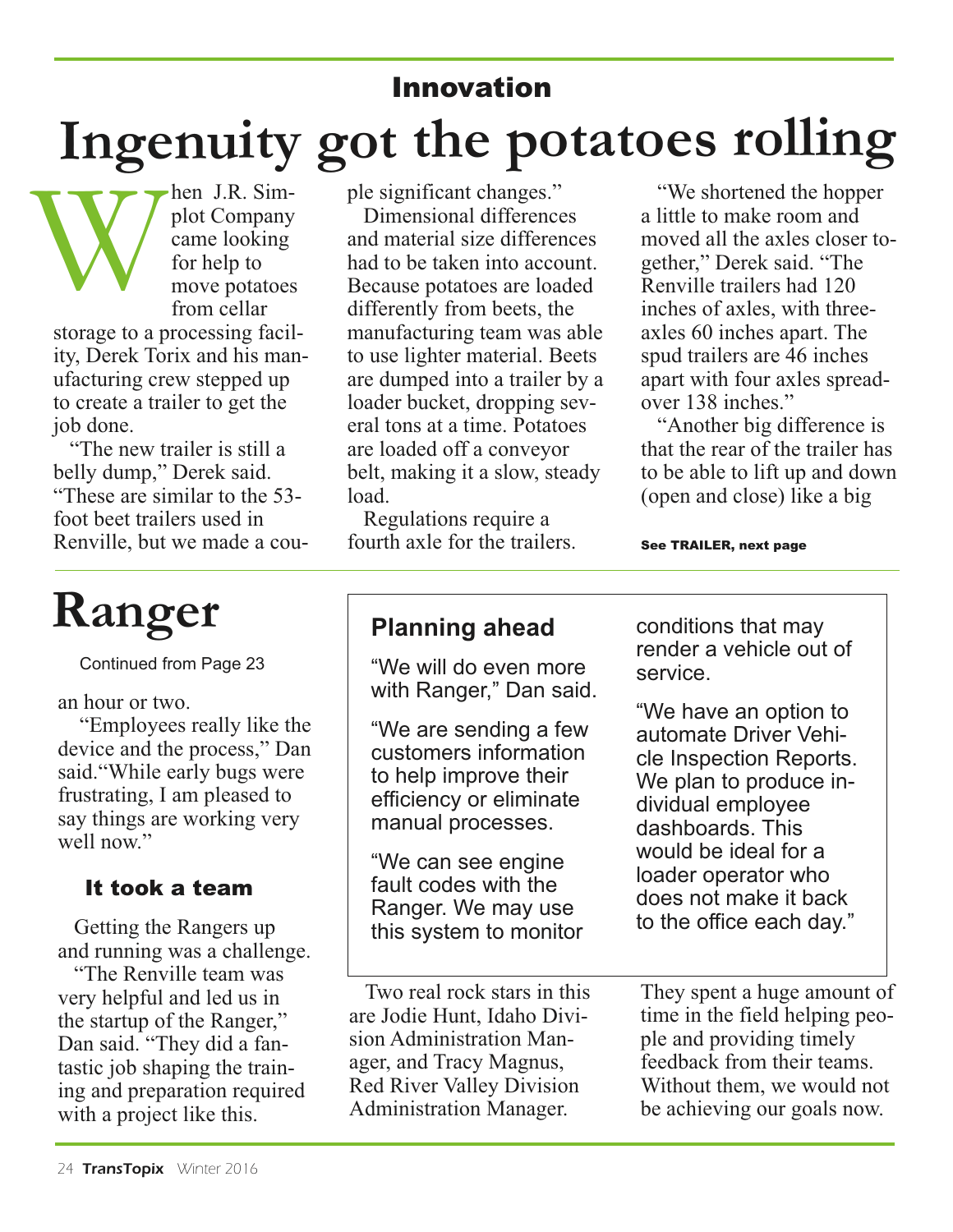# **Trailer modified to take on new task**

Continued from Page 24

tailgate," he said. "That's because potatoes are loaded from the rear of the trailer rather than over the side."

Manufacturing's Jordan Kisler drew the initial plans.

"We had to make several changes to accommodate the fourth axle and also have the gates match the dimensions of Simplot's unloading site," Derek explained. Jordan, Dirk Torix, Kevin Iversen and Derek met with Bill Moad and his crew from Simplot. They tossed out ideas and made a few changes to the preliminary design.

The prototype was created and put to the test in December 2015 with more tests expected upon completion of the second trailer early this spring.

"After running a couple of loads, we found a few areas that we are currently changing on the second trailer," Derek said. "We are hoping to complete the second trailer in February."

The second trailer has a wider rear end so that the conveyor will fit in more easily and move from side to side while loading.

Safety was a major consideration in the design tweaks.



**When a potato company needed spuds moved from storage to the processing facility, the Manufacturing Project team took on the challenge.**

"The idea is that the driver, who self-loads, will be able to see from the rear of the trailer standing on the ground," Derek said. "The first trailer is just a bit wider than the conveyor so the driver has to stand on a ladder to see to the load."

It took an industrious crew to get the first trailer out the door. Mark Wilkinson plumbed the unit. Joe Clark helped with the plumbing and designed the tailgate mechanism. He and Jayme Bohman installed the tarp system. Jayme, Codey Carrick, Jordyn Jones, Colby Doyea and Andrew Munsee were the welders who built

the trailer, fitting the parts and pieces and welding it together.

Terry Sieving also help on the project, bouncing back and forth from maintaining other equipment during the build.

"All of the crew did an outstanding job on this project," Derek commented.

The innovating is not over.

"There are some ideas, such as the tailgate and tarp systems that we may someday incorporate into beet and construction trailers," Derek said. "Once we get trailer No. 2 out there, we will see how everything works,"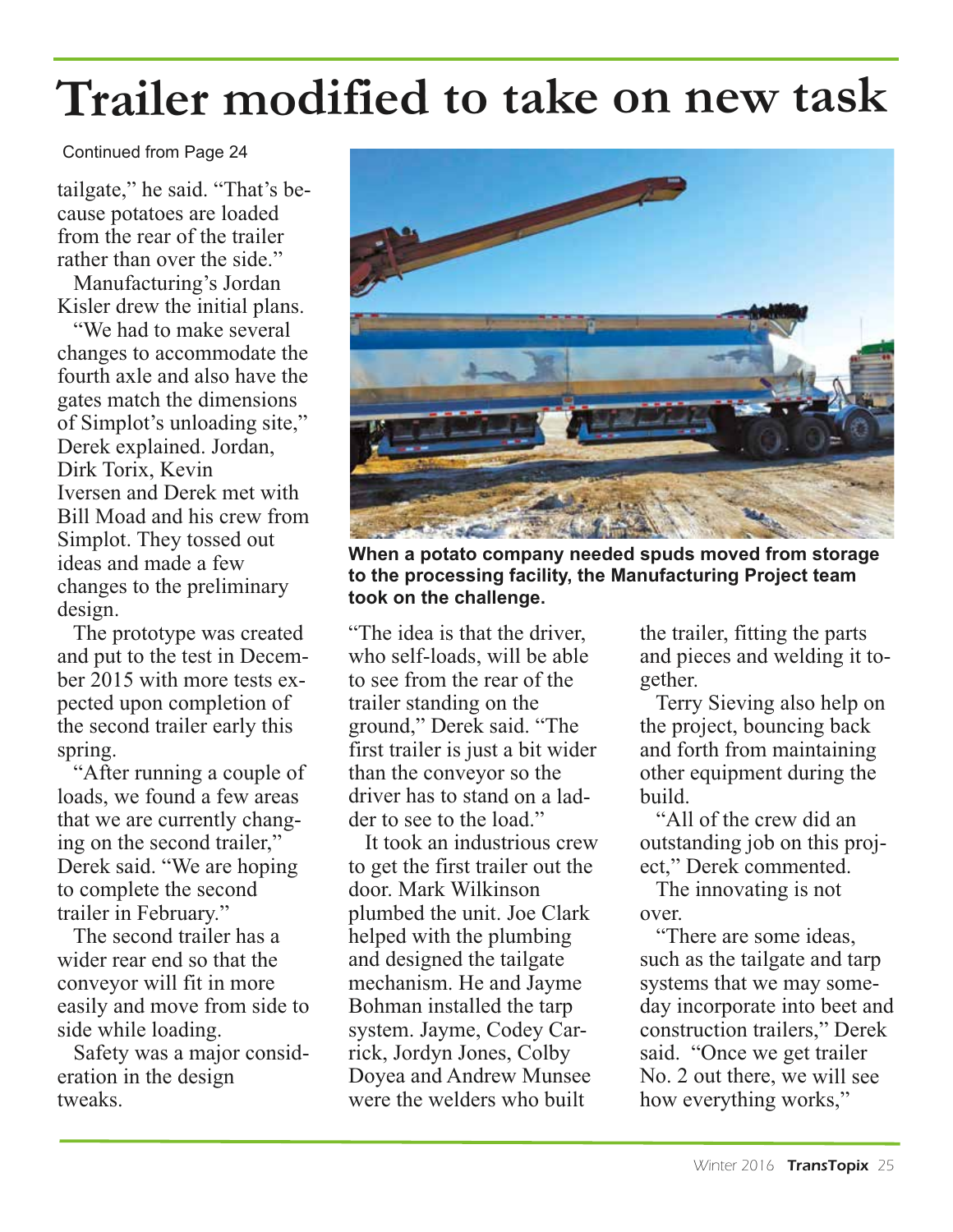### Good news

# **Transystems gives back to community**

ppreciation is the theme of the winter issue of TransTopix. In it, we show Transystems appreciation of an All Star workforce. A

Sometimes the shoe is on the other foot and Transystems is the one being appreciated. Such was the case when Special Olympian Kara Moretz showed up at the Service Center with a handwritten thank you note addressed to the company.

Kara wrote to thank Transystems for its continued support of Special Olympics. It is a cause near and dear to Kara's heart.

The 22-year-old has been involved with Special Olympics since she was in elementary school in Pennsylvania. When her family relocated to Montana two years ago, she quickly joined the Hornets, the Great Falls Special Olympic team, and just as quickly became an all-star performer for the team, racking up many medals.

Kara competes in basketball during the winter then moves on to the track and field events in the spring. Last spring, she took first place in shot put at the state games in Missoula. During



**Left: Kara Moretz visited with Transystems President and COO Scott Lind when she dropped by the Service Center to say thank you. Right: Kara took first place in the shot put event during the Special Olympics in Missoula in May. Missoulian photo by Michale Gallacher**

the three-day event, Kara also took medals in the 50 meter dash and bocce ball.

While the bus rides are fun and the competition is energizing, what Kara likes most about Special Olympics is the friendship she finds among fellow competitors and coaches. She mentioned volunteer coaches Pam, Lani, Mickey, Linda and Riley. She enjoys weekly practices with the Hornets, the largest Special Olympic team in Montana with more than 100 members.

When not focused on athletics, Kara enjoys acting and singing. She is currently in rehearsal for a local production of "The Little Mermaid." Over the Christmas holiday she took part in the Christmas recital at Miss Linda's School of Dance." Why Special Olympics?

Contributing to worthy causes, such as Special Olympics, is part of Transystems plan. Each division has a budget for philanthropy. The size of each budget is based on the size of the division.

Transystems does not support political or religious organizations.

The company's philanthropy focuses on people who are disadvantaged or disabled and who, at least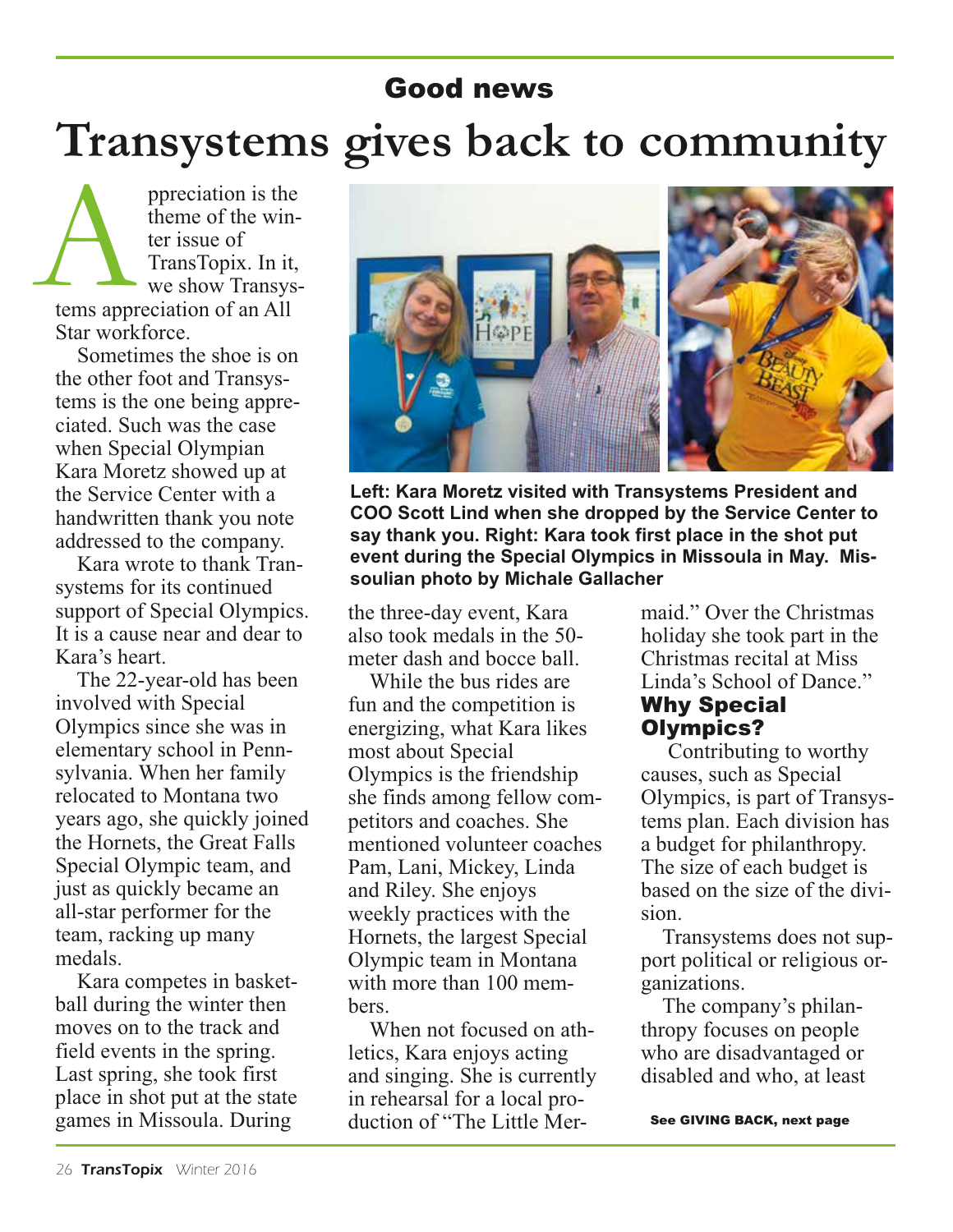### **Giving back**

Continued from Page 26

temporarily, need help to address their disadvantage.

Special Olympics is an example of supporting people who have special needs.

When Special Olympic events are held in Great Falls, Service Center employees rally round. They help set up events and show up to cheer on the athletes.

The Service Center's Barb Albro, Accounting Manager, isn't one to wait for the volunteer opportunity to come

to town.

She jumps on her bike to ride in fundraisers for Special Olympics and Cruise 4 Kids, a local organization that raises money to purchase bicycles for third grade students in Great Falls.

3. Donald Cline, Brianne . e.e.y....e., Bann<br>Steven Stelzer. 2. Branden Carl, Dougla<br>Forsythe, Darin Ralphs, John Weimer. Schoenecker. Steven Tank clenn Phelps, Benjamin teno, Jeremy Knudson **February**<br>1. Tim Cantrell, Victor Ceni i i i i i i , s Mecham, Jason Strunk, Keegan Winson. 4. Dennis Anderson, Jay Bolinske, Roberto Carhuas, Ruben Castanon. 5. Dale Anderson, Larry Ball, Troy Tjaden, Kevin Woltjer. 6. Charles Frew, James Fritz, Albert Ostolasa. 7. Merlin Coleman, Keith<br>Klawitter, Layce Whitworth. 8. Peter Perreira, Wayne<br>Suda, Scott Troska.<br>9. Ralph Novak, Jason 9. Ralph Novak, Jason<br>Ray, Dave Taylor, Russell<br>Valiant. 10. Sasha Henslee, Charles Matthews, Michael Sirek, Bruce Watts, Paul Yerbich. 11. Benedict Dvorak, An drew Teal.<br>12. Timothy Kachmarzinski, 12. Timothy Kachmarzinski,<br>Richard Slyt.<br>13. Russell Davison, Jack Gochnour, Donald Trog don.<br>14. Abdullahi Abdi. Dawn

Bergquist, Joseph Sanborn. 15. Adam Cwikla, Frederick Richard Lohman, Jacob McHargue, Hal Terrell Jr. 16. David Austin, Christi aan Bisschoff, Sophia 17. David Christopherson,<br>Derek Hakeneis, Kenneth<br>Leathers, Andrew Yost. Leathers, Andrew Yost.<br>18. Milton Delgadillo, Ed-<br>ward Ewanek, Billy Hunsaker, Scott Lothert, Patrick Pasley, Shane Revels. 19. Douglas Reinert, Dustin<br>Wilson. 20. Joseph Crego Sr., Ken-<br>neth McCauley. 21. Thomas Bell, Jeffrey<br>Johnson, George Lohmann Jr., Lucas McHargue,<br>Thomas Walsh.

22. Jessica Baumgartner, Joseph Leddige, Thomas

McKinzey.<br>23. Aaron Fernau, Roman 23. Aaron Fernau, Roman Hordashevskyy, Abuzar Salim, Arnold Walser. 24. Kathryn Durrant, Allen<br>French, Jeffrey Strait.<br>25. Julian Dahl, Billy John-<br>son, Curtis Lenoir, Chad Rolland, Brandon<br>Schreiner, Daniel Stusyn-<br>ski, Chad Thompson. 26. Jordan Holm, Brian Kitt, Christopher Knoff, James Miller, Ezekiel Nott, William Thompson, Justin Wilson. 27. Wayne Christensen, Frank Marsh, Evan McEn-<br>tire, Brion Nelson, Jaymes Swenson, Rory Yekel.<br>28. Jose Romo, Gale 28. Jose Romo, Gale<br>Wright.<br>29. Rod Hillier, Calvin Jackson, Steven Vansell.

#### March

1. Jeffrey Baker, Isaac<br>Dancy III, Jeffrey Dillman,<br>Roger Riely, Jason<br>Sluggett, Jason Sorrick.<br>2. Kellie Barker, Cason Baumgartner, Sherri Clark, Michael Clifton, Donald Gustavo Rodriguez-<br>Quinon. 3. John Brandel, Jeffrey Fields, Rama Hiseni, Jerome Larson, Mark Neumeister. 4. Luke Balstad, Scott<br>Smith, Kevin Thompson, Dennis Weigt, Nicholas<br>Wittman. 5. William Brockway, Tamme Dathe, Jared Fuller, Glenn Luchenburg,<br>Nicholas Moreau, Cesar<br>Santos, Richard Wiseman. Darrah, Milton David,<br>Joshua Eide, Antonio Guadarrama, Kevin Hig dem, Jordan Kisler, Robert Raymond, Phillip Sander son, Joshua Sokolic.<br>7. Brian Kimpling, Carson 7. Brian Kimpling, Carson Munk, Arthur Poppe III, Jake Thompson. 8. Christopher Babb, Wen- Kyle Roudenbush, Charles

### Happy Birthday!

Voshell. 9. Steven Altepeter, Ronald Brackett Sr., Karl Foote, William Robins.

10. Mark Buethner, William<br>Burling, Alexander Franklin,<br>Dale Johnston, Bryan<br>Roush, Kurt Winkler.<br>11. Steven Ash, Jordan Burke, Tom Goeddel,<br>Lucas Mannies, Derrick Vilven.<br>12. Charlene Berry, Becky Purkett, Gloria Soto.<br>13. Jay Amundson, Abdinoor Igal, Terrence Nicholls, Kyle Wilson. 14. Eduardo Ceniceros, Roger Dodge, Scott Haag,<br>Larry Spurlin, Craig Wiley.<br>15. Aaron McCann, Mo-<br>hamed Mohamed Nur.

hamed Mohamed Nur,<br>Tyler Pierson, Jennifer<br>Riley.<br>16. Rodney Bodley, Randy<br>Estes, Jeremy Franks,<br>Mark Hillman, Tammy Larson, Stormylynn Manley, Il land Mariner, Anthony Negen, Anthony Smith, Ronald Thornton. 17. Keith Bergstresser Jr., Tyler Wetherelt. 18. James Hove, Richard Pottenger. 19. Brian Dufault, Daniel Hendrickson, Stanton Lien,<br>Michale Mesheski, Eric<br>Nephew. 20. Troy Crane, Hubert Fultz, Jerry Strickland, An tonio Velasco, Aleksandar<br>Zovko. 21. Kenneth Byers, Gary<br>Crowder, Jr., Thomas<br>Daniel, Fidelis Fitterer, Toe<br>Hinneh, Victor Scholand.<br>22. Loren Bittner, Mark Dabb, Arlen Hurst. 23. Jimmy Barbre, Todd Breezee, Christopher Can- Brucese, Unificipitor Carr<br>field, Bruce Feldman,<br>Darcy Hawk, Robin Wilson. 24. Mark Andreasen, Justin<br>David, William Helgoe,<br>Michale O'Keefe, Leslie Michale O'Keefe, Leslie<br>Wolverton. 25. Kevin Casey, Joseph

David Marynik, Humberto<br>Ramirez, Jennifer<br>Strohman, Sean Willman.<br>27. Nestor Bustos, Starr

Coleman, Richard Crowe, Randall Price, Chad 28. Patricia Beeler, Joseph Eklund, Joseph Hanson, Michell Harder, Devin Hart, Michael Hollon, Zachary Jones, Otis Noel. 29. Peggy Brown, Codey<br>Carrick, Jimmy Ford, Carl<br>Glenn, Edward Johnson, Glenn, Edward Johnson, Eustacio Mendoza, Dou glas Runs Through.<br>30. Gregory Bakker, Ryan<br>Belen, Steven Burton, Don<br>Christensen, Raymond Higgs, Aron Mullis, Derek Torix, Dirk Torix, Robert Whitaker. 31. Rodrigo Arteaga, Carl Van Voorhees, Robert Watkins, Dee Yeaman.

April 1. Mohamed Ahmed, Ken neth Brooks, Jay Duffy,<br>Benjamin Walters. Sheri Roberts,<br>Benjamin Walters.<br>2. Andrew Brouse, Irvan<br>Butler, Steven Duis, Curtis<br>Hensley, Deeann Kroshus.<br>3. Paul Barnes, Christopher Parsons, Brian<br>Shields. 4. William Batch, Vincenzo Galati, Viki Gallagher,<br>Jesus Gomez, Gerald Grumbles, Matthew Hjort,<br>Shanele Larson, Abdifatah Sahal, Louis Stoneburner,<br>Jeremiah Terra, Dawayne<br>Volk, William Willson.<br>5. Bryce Frates, Marshall Henrie, Brady Schroeder,<br>Bruce Wheatley.<br>6. Dylan Branden, Kenneth<br>Koch, Abedbaah Koranteng, George Myhre, Saul<br>Vega Cortes.<br>7. Brett Boomgaarden, Vega Countryman, Den-<br>Trayce Countryman, Den-<br>nis Dammann, Hans Krahenbuhl, Jospeh Lohrey,<br>Jim Woodward. 8. Clifford Fillmore, Jurgen<br>Grodhaus, Wayne Zimmer.<br>9. Rase Basta, Jeremy<br>Groat, Joseph Marvin,<br>Juan Ramirez, Roger<br>Rutherford, Jeffrey Wol-<br>Rutherford, Jeffrey Wol-10. Kevin Anderson, Craig Berg, Robert Comeaux, Terry Erickson, Paul Hen-

Cial needs.<br>
unteer opportunity to come<br> **Happy Birthday!**<br>
McKinzey.<br>
McKinzey.<br>
23. Aaron Fernau, Roman 9. Steven Altepeter, Ronald Richard Crowe, <sup>12, Robert Brewster,</sup><br>
23. Aaron Fernau, Roman 9. Steven Altepeter, Rona ningsen, Brook Larmouth, Michael Luibrand, Daniel Peer.<br>12. Robert Brewster, William Luepke, Dedrea<br>Munson. 13. Jason Dybedahl, An-<br>thony Lazare, Kevin<br>Mueller, Pamela Pratt, April<br>Sharp, Steve Worner. 14. Corey Dalzell, James<br>Johnson, Jay Johnson,<br>Farron Rice. 15. Rodrigo Flores Ruiz,<br>Howard Jensen, Jacob Larson, Ronald Lusk, Barbara<br>Moses. Moses.<br>16. Casey Jenson, Jeremy<br>Love.<br>17. James Burgmeyer, 17. James Burgmeyer,<br>Lloyd Hagemeier, Scott<br>Mincer, Dallin Munk, Kent<br>Stokke, Michael Thompson, Joshua Tousignant.<br>18. Destani Hill, Ashley<br>Jerry, Charles Robinson.<br>19. Patricia Culbertson, Cain Gomez, Todd Jor-<br>gensen, Mark Pearson,<br>April Van Voorhees. 20. Wanda Belanus,<br>Joshua Brunson, Shade<br>Hale, Wayne Lusk, Anthony<br>Vannatta. 21. Hussain Al Harbyah, Clinton Berg, Cody Chris tensen, Edward Foust, Everett Mounce, Michael Wilcoxon. 22. Sandra Boren, Richard Rice.<br>24. Harry Bullis, Misato Ce-<br>deno, Shotzy Friedley, Lee<br>Hall, Curtis Jones, Christopher Sommercorn, Jason<br>Storey.<br>25. Steven Schill, Fernando Soares, Mark Stevens.<br>26. Howard Calhoun. Skip 26. Howard Calhoun, Skip Fowler, Pedro Gonzales, Michael Packham, Ronald<br>Ruona, Steven St. James.<br>27. Christopher Bettis,<br>Warren Johnson, Zachary<br>Love, Jaisiel Garcia. 28. Dean Becker, James<br>Coleman, Colleen Daniel-<br>son, Devin Gunderson,<br>Travis Tomberlin, Merrill<br>Valentine, Ryan Walker.<br>29. Casey Dahl, Joette<br>Willis. 30 Jason Baumgartner,<br>Scott Degraffenreid, Mary<br>Ann Feist, April Johnson,<br>Phillip Losinski, Cory<br>Manolovits.